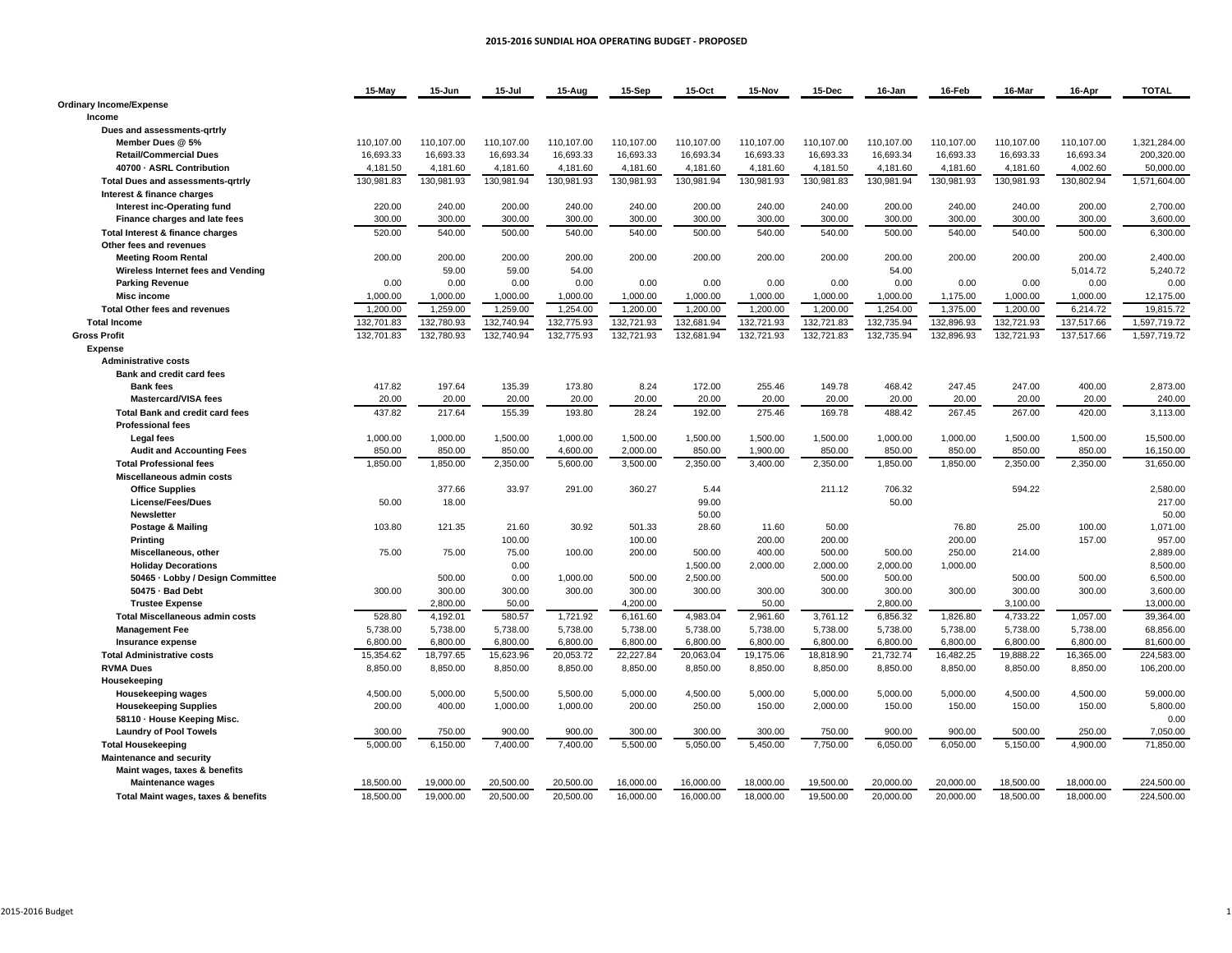| 60500 - Programmed Maintenance                       | 6.927.13     | 5.945.06      | 526.32       | 526.32       | 507.00        | 2.594.18     | 3.166.32     | 301.32       | 301.35       | 3.040.00     | 500.00      | 500.00     | 24,835.00     |
|------------------------------------------------------|--------------|---------------|--------------|--------------|---------------|--------------|--------------|--------------|--------------|--------------|-------------|------------|---------------|
| <b>Carpet Cleaning</b>                               |              |               |              |              |               |              |              |              | 320.00       |              |             |            | 320.00        |
| Common areas, walls                                  | 129.65       | 108.40        | 137.45       | 109.96       | 109.96        | 137.45       | 109.96       | 109.96       | 932.25       | 109.96       | 110.00      | 110.00     | 2,215.00      |
| Elevators, escalators & stair                        | 640.00       | 640.00        | 640.00       | 640.00       | 640.00        | 640.00       | 640.00       | 640.00       | 800.00       | 675.00       | 675.00      | 675.00     | 7,945.00      |
| Supplies-Pool                                        | 51.52        | 1,622.28      | 4,293.03     | 401.44       | 1,543.52      | 2,616.01     | 329.62       | 2,618.80     | 2.822.00     | 339.78       | 300.00      | 300.00     | 17,238.00     |
| <b>Pest Control</b>                                  | 1,125.00     | 225.00        | 225.00       | 225.00       | 225.00        | 1,125.00     | 225.00       | 225.00       | 225.00       | 225.00       | 225.00      | 225.00     | 4,500.00      |
| <b>Supplies-Building</b>                             | 300.00       | 1,500.00      | 1,400.00     | 1,500.00     | 1,000.00      | 1,000.00     | 1,000.00     | 1,500.00     | 1,400.00     | 500.00       | 550.00      | 1,500.00   | 13,150.00     |
| <b>Supplies-Equipment</b>                            | 200.00       | 200.00        | 200.00       | 200.00       | 200.00        | 200.00       | 200.00       | 200.00       | 200.00       | 200.00       | 200.00      | 200.00     | 2,400.00      |
| Supplies- Grounds & parking                          | 750.00       | 400.00        | 500.00       | 440.00       | 350.00        | 1,500.00     | 990.00       | 1,500.00     | 350.00       | 400.00       | 400.00      | 400.00     | 7,980.00      |
| <b>Supplies-Electric</b>                             | 375.34       | 265.00        | 584.42       | 215.90       | 805.37        | 217.54       |              |              | 839.93       | 197.50       | 100.00      | 300.00     | 3,901.00      |
| <b>Supplies-Operating</b>                            |              | 137.07        |              |              |               | 232.70       | 44.48        | 228.76       | 390.99       |              |             |            | 1,034.00      |
| <b>Supplies-Plumbing</b>                             | 750.00       | 750.00        | 750.00       | 500.00       | 400.00        | 500.00       | 500.00       | 650.00       | 750.00       | 650.00       | 400.00      | 300.00     | 6,900.00      |
| Total Repairs, maintenance & suppli                  | 11,248.64    | 11,792.81     | 9,256.22     | 4,758.62     | 5,780.85      | 10,762.88    | 7,205.38     | 7,973.84     | 9,331.52     | 6,337.24     | 3,460.00    | 4,510.00   | 92,418.00     |
| Snow & trash removal                                 |              |               |              |              |               |              |              |              |              |              |             |            |               |
| <b>Snow Removal</b>                                  |              |               |              |              |               |              | 540.00       | 2.365.00     | 2.070.00     | 360.00       |             |            | 5.335.00      |
| <b>Trash and refuse removal</b>                      | 650.00       | 650.00        | 650.00       | 650.00       | 650.00        | 650.00       | 650.00       | 650.00       | 650.00       | 650.00       | 650.00      | 650.00     | 7,800.00      |
| <b>Total Snow &amp; trash removal</b>                | 650.00       | 650.00        | 650.00       | 650.00       | 650.00        | 650.00       | 1,190.00     | 3.015.00     | 2.720.00     | 1.010.00     | 650.00      | 650.00     | 13,135.00     |
| Security and safety costs                            |              |               |              |              |               |              |              |              |              |              |             |            |               |
| <b>Security wages</b>                                | 4,002.15     | 2,874.10      | 3,272.30     | 3,278.05     | 3,230.50      | 3,040.50     | 3,242.00     | 3,507.00     | 640.00       | 1.247.40     | 600.00      | 600.00     | 29,534.00     |
| <b>Security Systems</b>                              | 139.21       | 140.21        | 339.93       | 417.65       |               | 96.00        | 417.00       |              | 1,459.00     | 1,940.00     | 300.00      | 300.00     | 5,549.00      |
| <b>Total Security and safety costs</b>               | 4,141.36     | 3,014.31      | 3,612.23     | 3,695.70     | 3,230.50      | 3,136.50     | 3,659.00     | 3,507.00     | 2,099.00     | 3,187.40     | 900.00      | 900.00     | 35,083.00     |
| <b>Total Maintenance and security</b>                | 34,540.00    | 34,457.12     | 34,018.45    | 29,604.32    | 25,661.35     | 30,549.38    | 30,054.38    | 33,995.84    | 34,150.52    | 30,534.64    | 23,510.00   | 24,060.00  | 365,136.00    |
| <b>Utilities</b>                                     |              |               |              |              |               |              |              |              |              |              |             |            |               |
| Gas - lodge and pool                                 | 6,500.00     | 5,100.00      | 5,300.00     | 4,500.00     | 3,600.00      | 5,800.00     | 12,000.00    | 15,000.00    | 21,000.00    | 15,000.00    | 14,000.00   | 11,500.00  | 119,300.00    |
| Electricity                                          | 12,500.00    | 13,500.00     | 18,500.00    | 19,500.00    | 16,250.00     | 14,500.00    | 11,000.00    | 11,000.00    | 15,250.00    | 15,000.00    | 14,500.00   | 14,500.00  | 176,000.00    |
| Water                                                | 6.700.00     | 6.700.00      | 7.000.00     | 7.000.00     | 7.000.00      | 6,900.00     | 6,900.00     | 6.900.00     | 6.900.00     | 6.900.00     | 6.900.00    | 6.900.00   | 82,700.00     |
| Sewer and septic                                     | 5,150.00     | 5,150.00      | 5,350.00     | 5,350.00     | 5,350.00      | 5,350.00     | 5,350.00     | 5,350.00     | 5,350.00     | 5,350.00     | 5,350.00    | 5,350.00   | 63,800.00     |
| <b>Telephone</b>                                     | 650.00       | 650.00        | 650.00       | 650.00       | 650.00        | 650.00       | 650.00       | 650.00       | 650.00       | 650.00       | 650.00      | 650.00     | 7,800.00      |
| Telephone recovery from monthly billouts - \$22/unit | (330.00)     |               |              | (396.00)     |               |              | (396.00)     |              |              | (396.00)     |             |            | (1,518.00)    |
| <b>Cable television/satellite</b>                    | 2,400.00     | 2,200.00      | 2,200.00     | 2,200.00     | 2,200.00      | 2,200.00     | 2,200.00     | 2,200.00     | 2,200.00     | 2,200.00     | 2.200.00    | 2,200.00   | 26,600.00     |
| <b>Internet Expense</b>                              | 2,075.00     | 1,575.00      | 1,575.00     | 2,075.00     | 1,575.00      | 1,575.00     | 2,075.00     | 1,575.00     | 1,575.00     | 2,075.00     | 1,575.00    | 1,575.00   | 20,900.00     |
| <b>Total Utilities</b>                               | 35.645.00    | 34,875.00     | 40,575.00    | 40,879.00    | 36,625.00     | 36,975.00    | 39,779.00    | 42.675.00    | 52.925.00    | 46.779.00    | 45.175.00   | 42.675.00  | 495.582.00    |
| <b>Provision for income taxes</b>                    |              |               |              |              |               |              |              |              |              |              |             |            |               |
| State income taxes                                   |              |               |              |              |               |              | 100.00       |              |              |              |             |            | 100.00        |
| <b>Total Provision for income taxes</b>              | 0.00         | 0.00          | 0.00         | 0.00         | 0.00          | 0.00         | 100.00       | 0.00         | 0.00         | 0.00         | 0.00        | 0.00       | 100.00        |
| <b>Total Expense</b>                                 | 99,389.62    | 103,129.77    | 106,467.41   | 106,787.04   | 98,864.19     | 101,487.42   | 103,408.44   | 112,089.74   | 123,708.26   | 108,695.89   | 102,573.22  | 96,850.00  | 1,263,451.00  |
| <b>Net Ordinary Income</b>                           | 33,312.21    | 29,651.16     | 26,273.53    | 25,988.89    | 33,857.74     | 31,194.52    | 29,313.49    | 20,632.09    | 9,027.68     | 24,201.04    | 30,148.71   | 40,667.66  | 334,268.72    |
| <b>Other Income/Expense</b>                          |              |               |              |              |               |              |              |              |              |              |             |            |               |
| Other Income                                         |              |               |              |              |               |              |              |              |              |              |             |            |               |
| Reserve for replacements-DNP                         |              |               |              |              |               |              |              |              |              |              |             |            |               |
| <b>Qtry Reserve Assessments</b>                      | (28, 987.00) | (28,987.00)   | (28, 987.00) | (28, 987.00) | (28, 987.00)  | (28, 987.00) | (28, 987.00) | (28, 987.00) | (28, 987.00) | (28, 987.00) | (27,980.28) | (5,014.72) | (322, 865.00) |
| Special Reserve Assessments (Laundry Lease)          | (950.31)     | (950.31)      | (950.31)     | (950.31)     | (950.31)      | (950.31)     | (950.31)     | (950.31)     | (950.31)     | (950.31)     | (950.31)    | (950.31)   | (11, 403.72)  |
| <b>Total Reserve for replacements-DNP</b>            | (29, 937.31) | (29, 937, 31) | (29, 937.31) | (29, 937.31) | (29, 937, 31) | (29, 937.31) | (29, 937.31) | (29, 937.31) | (29, 937.31) | (29, 937.31) | (28,930.59) | (5,965.03) | (334, 268.72) |
| <b>Total Other Income</b>                            | (29, 937.31) | (29, 937.31)  | (29, 937.31) | (29, 937.31) | (29, 937.31)  | (29, 937.31) | (29, 937.31) | (29, 937.31) | (29, 937.31) | (29, 937.31) | (28,930.59) | (5,965.03) | (334, 268.72) |
| <b>Net Other Income</b>                              | (29, 937.31) | (29, 937.31)  | (29, 937.31) | (29, 937.31) | (29, 937.31)  | (29, 937.31) | (29, 937.31) | (29, 937.31) | (29, 937.31) | (29, 937.31) | (28,930.59) | (5,965.03) | (334, 268.72) |
| Net Income                                           | 3.374.90     | (286.15)      | (3.663.78)   | (3.948.42)   | 3.920.43      | 1.257.21     | (623.82)     | (9.305.22)   | (20.909.63)  | (5.736.27)   | 1.218.12    | 34.702.63  | 0.00          |

**Repairs, maintenance & suppli**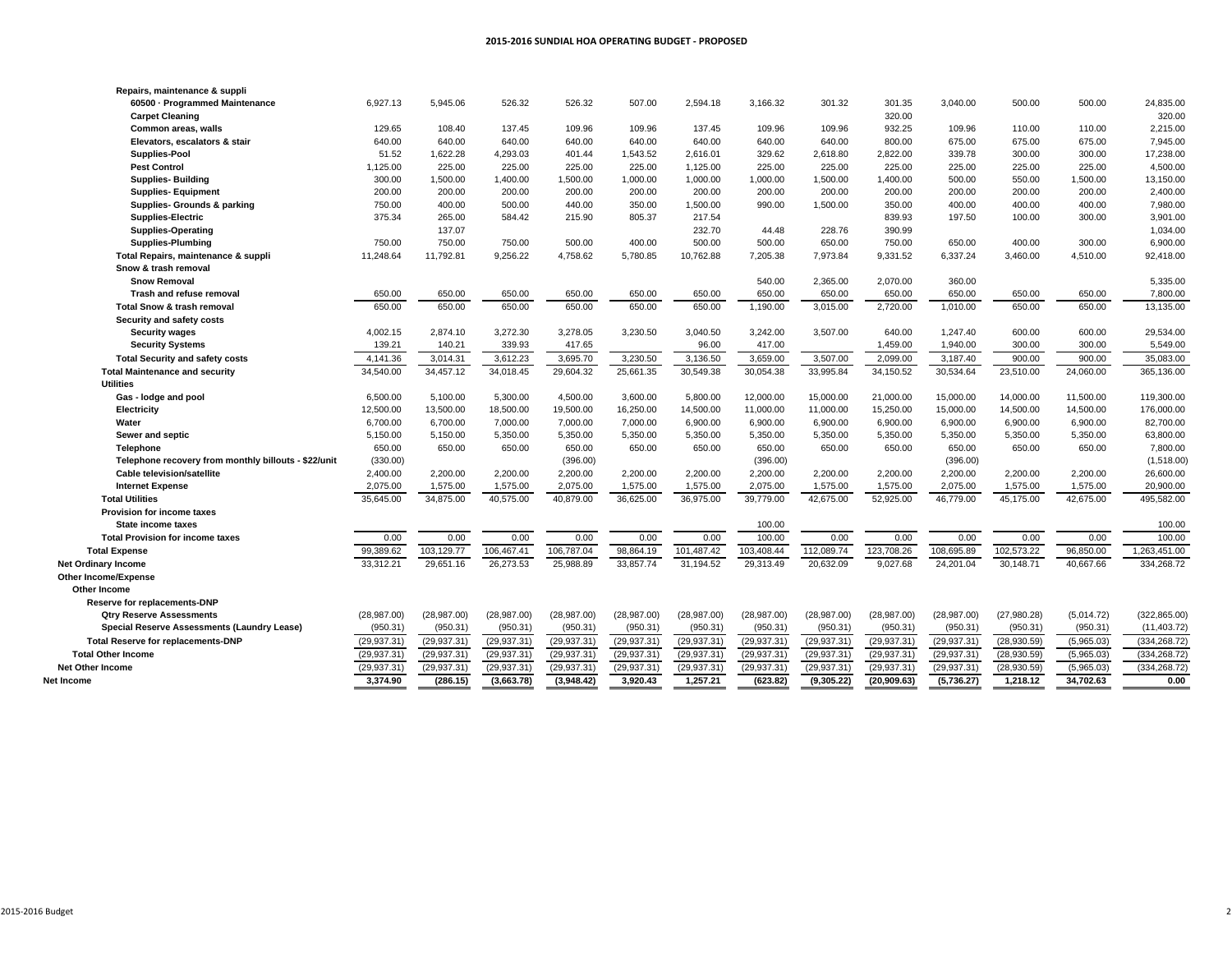### **2014‐2015 SUNDIAL HOA OPERATING BUDGET ACTUAL / FORECAST**

|                                          | May 14     | <b>Jun 14</b> | <b>Jul 14</b> | Aug 14     | Sep 14     | Oct 14     | Nov 14     | <b>Dec 14</b> | <b>Jan 15</b> | Feb 15     | <b>Mar 15</b> | <b>Apr 15</b> | <b>TOTAL</b> |
|------------------------------------------|------------|---------------|---------------|------------|------------|------------|------------|---------------|---------------|------------|---------------|---------------|--------------|
| <b>Ordinary Income/Expense</b>           |            |               |               |            |            |            |            |               |               |            |               |               |              |
| Income                                   |            |               |               |            |            |            |            |               |               |            |               |               |              |
| Dues and assessments-qrtrly              |            |               |               |            |            |            |            |               |               |            |               |               |              |
| <b>Member Dues</b>                       | 104,863.75 | 104,863.75    | 104,863.75    | 104,863.75 | 104,863.75 | 104,863.75 | 104,863.75 | 104,863.75    | 104,863.75    | 104,863.75 | 104,863.75    | 104,863.75    | 1,258,365.00 |
| Member dues                              |            |               |               |            |            |            |            |               |               |            |               |               |              |
| <b>Retail/Commercial Dues</b>            | 15,898.40  | 15,898.38     | 15,898.38     | 15,898.38  | 15,898.38  | 15,898.38  | 15,898.38  | 15,898.38     | 15,898.38     | 15,898.38  | 15,898.38     | 15,898.38     | 190,780.58   |
| 40700 - ASRL Contribution                | 3,982.48   | 3,982.48      | 3,982.48      | 3,982.48   | 3,982.48   | 3,982.48   | 3,982.48   | 3,982.48      | 3,982.48      | 3,982.48   | 3,982.48      | 3,982.48      | 47,789.76    |
|                                          | 124,744.63 | 124,744.61    | 124,744.61    | 124,744.61 | 124,744.61 | 124,744.61 | 124,744.61 | 124,744.61    | 124,744.61    | 124,744.61 | 124,744.61    | 124,744.61    | 1,496,935.34 |
| <b>Total Dues and assessments-grtrly</b> |            |               |               |            |            |            |            |               |               |            |               |               |              |
| Interest & finance charges               |            |               |               |            |            |            |            |               |               |            |               |               |              |
| Interest inc-Operating fund              | 275.56     | 1,446.11      | 267.00        | 391.47     |            | 256.88     |            | 123.00        | 78.36         |            | 0.00          | 75.00         | 2,913.38     |
| Finance charges and late fees            | (30.20)    | (1,476.92)    | 1,340.38      | 223.53     | 474.83     | 367.73     | 474.58     | 655.39        | 1,599.24      |            | 454.61        | 300.00        | 4,383.17     |
| Total Interest & finance charges         | 245.36     | (30.81)       | 1.607.38      | 615.00     | 474.83     | 624.61     | 474.58     | 778.39        | 1,677.60      | 0.00       | 454.61        | 375.00        | 7.296.55     |
| Other fees and revenues                  |            |               |               |            |            |            |            |               |               |            |               |               |              |
| Vending income                           |            |               | 45.32         |            |            |            |            |               | 63.30         |            |               |               | 108.62       |
| <b>Wireless Internet fees</b>            |            | 109.75        | 8.33          |            |            |            |            |               |               |            |               |               | 118.08       |
| <b>Misc income</b>                       | 1,000.00   | 1,000.00      | 1.000.00      | 1,000.00   | 1,000.00   | 1,000.00   | 1,000.00   | 1.000.00      | 1.000.00      | 1,175.00   | 1.000.00      | 1.000.00      | 12,175.00    |
| <b>Total Other fees and revenues</b>     | 1,000.00   | 1,109.75      | 1,053.65      | 1,000.00   | 1,000.00   | 1,000.00   | 1,000.00   | 1,000.00      | 1,063.30      | 1,175.00   | 1,000.00      | 1,000.00      | 12,401.70    |
| <b>Total Income</b>                      | 125.989.99 | 125,823.55    | 127.405.64    | 126.359.61 | 126.219.44 | 126.369.22 | 126,219.19 | 126.523.00    | 127.485.51    | 125,919.61 | 126.199.22    | 126.119.61    | 1.516.633.59 |
| <b>Gross Profit</b>                      | 125,989.99 | 125,823.55    | 127,405.64    | 126,359.61 | 126,219.44 | 126,369.22 | 126,219.19 | 126,523.00    | 127,485.51    | 125,919.61 | 126,199.22    | 126,119.61    | 1,516,633.59 |
| <b>Expense</b>                           |            |               |               |            |            |            |            |               |               |            |               |               |              |
| <b>Administrative costs</b>              |            |               |               |            |            |            |            |               |               |            |               |               |              |
| <b>Bank and credit card fees</b>         |            |               |               |            |            |            |            |               |               |            |               |               |              |
| <b>Bank fees</b>                         | 417.82     | 197.64        | 135.39        | 173.80     | 8.52       | 172.05     | 255.46     | 149.78        | 468.42        | 247.45     | 150.00        | 150.00        | 2,526.33     |
| <b>Mastercard/VISA fees</b>              | 20.00      | 20.35         |               | 20.35      |            | 20.00      | 20.00      | 20.00         | 20.00         | 20.00      | 20.00         | 20.00         | 200.70       |
| <b>Total Bank and credit card fees</b>   | 437.82     | 217.99        | 135.39        | 194.15     | 8.52       | 192.05     | 275.46     | 169.78        | 488.42        | 267.45     | 170.00        | 170.00        | 2.727.03     |
|                                          |            |               |               |            |            |            |            |               |               |            |               |               |              |
| <b>Professional fees</b>                 |            |               |               |            |            |            |            |               |               |            |               |               |              |
| <b>Legal fees</b>                        | 419.55     | 819.00        | 2,382.00      | 504.00     | 2,291.00   | 1,356.00   | 1,993.50   | 2,434.50      | 21.00         | 1,196.00   | 1,127.00      | 500.00        | 15,043.55    |
| <b>Audit and Accounting Fees</b>         | 850.00     | 850.00        | 850.00        | 7,109.84   | 1,940.16   | 850.00     | 1,900.00   | 850.00        | 850.00        | 850.00     | 850.00        | 850.00        | 18,600.00    |
| <b>Total Professional fees</b>           | 1,269.55   | 1,669.00      | 3,232.00      | 7,613.84   | 4,231.16   | 2,206.00   | 3,893.50   | 3,284.50      | 871.00        | 2,046.00   | 1,977.00      | 1,350.00      | 33,643.55    |
| Miscellaneous admin costs                |            |               |               |            |            |            |            |               |               |            |               |               |              |
| <b>Office Supplies</b>                   |            | 377.66        | 33.97         |            | 360.27     | 5.44       |            | 211.22        | 706.32        | 593.36     | 794.77        |               | 3,083.01     |
| <b>Computer Repair</b>                   |            |               | 291.65        |            |            |            |            |               |               |            |               |               | 291.65       |
| <b>License/Fees/Dues</b>                 | 50.00      | 18.07         |               |            |            | 99.00      |            |               | 50.00         |            |               |               | 217.07       |
| Newsletter                               |            |               |               |            |            | 50.00      |            |               |               | 50.00      |               |               | 100.00       |
| Postage & Mailing                        | 103.80     | 121.35        | 21.60         | 30.77      | 501.33     | 28.60      | 11.60      | 50.00         |               | 166.43     | (42.49)       | 75.00         | 1,067.99     |
| <b>Printing</b>                          |            |               |               |            |            |            | 571.14     |               |               | 385.73     |               |               | 956.87       |
| Miscellaneous, other                     | 42.00      | 66.71         | 185.23        |            | 310.13     | 485.23     | 1,102.82   | 511.67        | 185.23        | 132.92     |               |               | 3,021.94     |
| <b>Holiday Decorations</b>               |            |               |               |            |            |            |            | 2,778.10      | 3,311.94      |            |               |               | 6,090.04     |
| 50465 - Lobby Flowers                    |            | 641.10        |               |            |            | 4,204.35   |            | 521.22        | 478.58        |            | 854.80        |               | 6,700.05     |
| 50475 - Bad Debt                         | 300.00     | 300.00        | 300.00        | 300.00     | 300.00     | 300.00     | 300.00     | 300.00        | 300.00        | 300.00     | 300.00        | 300.00        | 3,600.00     |
| <b>Trustee Expense</b>                   |            | 2,897.90      | 50.00         |            | 3,382.19   |            | 50.00      |               | 4,116.96      |            | 2,800.00      |               | 13,297.05    |
| <b>Total Miscellaneous admin costs</b>   | 495.80     | 4,422.79      | 882.45        | 330.77     | 4,853.92   | 5,172.62   | 2,035.56   | 4,372.21      | 9,149.03      | 1,628.44   | 4,707.08      | 375.00        | 38,425.67    |
| <b>Management Fee</b>                    | 5,738.00   | 5,738.00      | 5,738.00      | 5,738.00   | 5.738.00   | 5.738.00   | 5,738.00   | 5,738.00      | 5,738.00      | 5,738.00   | 5.738.00      | 5,738.00      | 68,856.00    |
| Insurance expense                        | 6,800.00   | 6,800.00      | 6,800.00      | 6,800.00   | 6,800.00   | 6,800.00   | 6,800.00   | 6,800.00      | 6,800.00      | 6,800.00   | 6,800.00      | 6,800.00      | 81,600.00    |
| <b>Total Administrative costs</b>        | 14,741.17  | 18,847.78     | 16,787.84     | 20,676.76  | 21,631.60  | 20,108.67  | 18,742.52  | 20,364.49     | 23,046.45     | 16,479.89  | 19.392.08     | 14,433.00     | 225.252.25   |
| <b>RVMA Dues</b>                         | 8,850.00   | 8,850.00      | 8,850.00      | 8,850.00   | 8,850.00   | 8,850.00   | 8,850.00   | 8,850.00      | 8,850.00      | 8,850.00   | 8,850.00      | 8,850.00      | 106,200.00   |
|                                          |            |               |               |            |            |            |            |               |               |            |               |               |              |
| Housekeeping                             | 7,160.00   | 6,605.00      | 5.675.00      | 6.348.00   | 6.140.00   | 4.320.00   | 4.650.00   | 4,525.00      | 6,130.00      | 7.415.00   | 4.785.00      | 4.000.00      | 67,753.00    |
| <b>Housekeeping wages</b>                |            |               |               |            |            |            |            |               |               |            |               |               |              |
| <b>Housekeeping Supplies</b>             | 209.98     | 424.08        | 435.94        | 1,505.50   | 197.70     | 267.46     | 142.50     | 2,358.85      | 94.36         | 185.78     | 329.63        | 150.00        | 6,301.78     |
| 58110 · House Keeping Misc.              |            |               |               |            |            |            |            |               |               |            |               |               | 0.00         |
| <b>Laundry of Pool Towels</b>            | 214.60     | 477.00        | 835.20        | 814.80     | 164.00     | 96.80      | 19.60      | 524.20        | 929.60        | 1,238.40   | 1,436.00      | 600.00        | 7,350.20     |
| <b>Total Housekeeping</b>                | 7,584.58   | 7,506.08      | 6,946.14      | 8,668.30   | 6,501.70   | 4,684.26   | 4,812.10   | 7,408.05      | 7,153.96      | 8,839.18   | 6,550.63      | 4,750.00      | 81,404.98    |
| <b>Maintenance and security</b>          |            |               |               |            |            |            |            |               |               |            |               |               |              |
| Maint wages, taxes & benefits            |            |               |               |            |            |            |            |               |               |            |               |               |              |
| <b>Maintenance wages</b>                 | 15,440.88  | 21,603.68     | 22,650.00     | 25,999.04  | 12,512.12  | 14,316.40  | 21,693.68  | 20,318.80     | 24,990.81     | 19,590.64  | 23,739.72     | 19,000.00     | 241,855.77   |
| Total Maint wages, taxes & benefits      | 15,440.88  | 21,603.68     | 22,650.00     | 25,999.04  | 12,512.12  | 14,316.40  | 21,693.68  | 20,318.80     | 24,990.81     | 19,590.64  | 23,739.72     | 19,000.00     | 241,855.77   |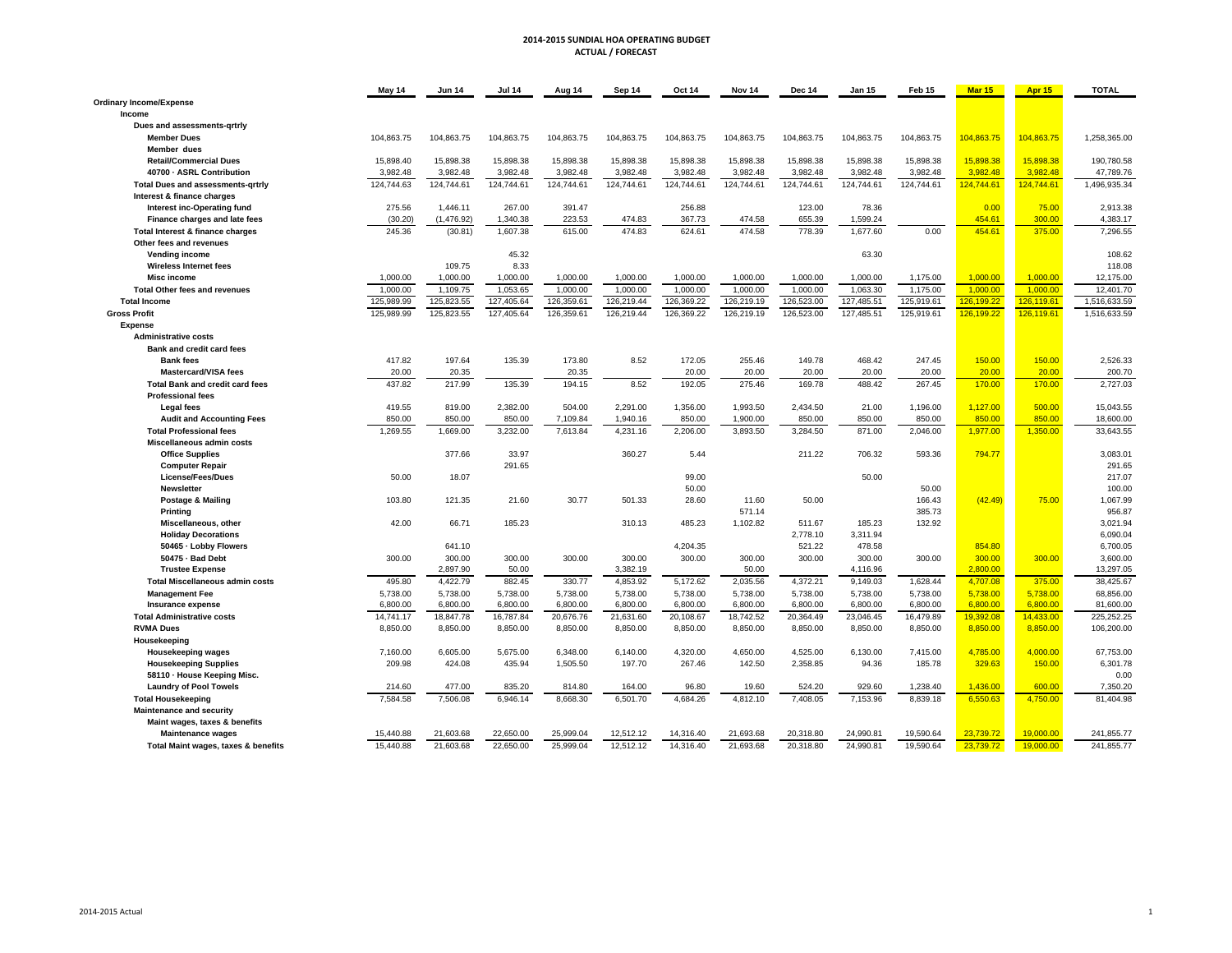#### **2014‐2015 SUNDIAL HOA OPERATING BUDGET ACTUAL / FORECAST**

| Repairs, maintenance & suppli                        |              |              |              |              |              |              |              |              |              |              |              |              |               |
|------------------------------------------------------|--------------|--------------|--------------|--------------|--------------|--------------|--------------|--------------|--------------|--------------|--------------|--------------|---------------|
| 60500 · Programmed Maintenance                       | 5,802.13     | 5,720.06     | 301.32       | 301.32       | 282.00       | 2,594.18     | 3,166.32     | 301.32       | 301.32       | 3,040.24     | 586.32       | 300.00       | 22,696.53     |
| <b>Carpet Cleaning</b>                               |              |              |              |              |              |              |              |              | 320.76       |              |              |              | 320.76        |
| Common areas, walls                                  | 129.65       | 108.40       | 137.45       | 109.96       | 109.96       | 137.45       | 109.96       | 109.96       | 932.31       | 109.96       | 2.145.37     | 110.00       | 4,250.43      |
| Elevators, escalators & stair                        | 638.09       | 638.09       | 638.09       | 638.09       | 638.09       | 638.09       | 638.09       | 638.09       | 767.53       | 658.83       | 1,168.83     | 638.09       | 8,338.00      |
| <b>Supplies-Pool</b>                                 | 51.52        | 1,622.28     | 4,293.03     | 401.44       | 1,543.52     | 2,616.01     | 329.62       | 2,618.84     | 2,822.75     | 418.52       | 0.00         | 400.00       | 17,117.53     |
| <b>Pest Control</b>                                  | 1,125.00     | 225.00       | 225.00       | 225.00       | 225.00       | 1,101.00     | 225.00       | 249.27       | 225.00       | 225.00       | 225.00       | 225.00       | 4,500.27      |
| <b>Supplies-Building</b>                             | 272.08       | 2,422.26     | 1,330.35     | 1,566.17     | 926.11       | 924.30       | 977.22       | 2.687.15     | 1,463.84     | 493.82       | 188.91       |              | 13,252.21     |
| <b>Supplies-Equipment</b>                            |              |              |              |              | 776.90       | 746.37       |              |              | 409.21       | 649.95       |              |              | 2,582.43      |
| Supplies- Grounds & parking                          | 763.26       | 387.80       | 561.35       | 440.00       | 339.99       | 2,575.40     | 990.00       | 2,152.84     |              | 540.00       | 969.08       | 200.00       | 9,919.72      |
| <b>Supplies-Electric</b>                             | 375.34       | 264.66       | 584.42       | 215.90       | 805.37       | 217.06       |              |              | 839.93       | 197.50       | 30.18        | 200.00       | 3,730.36      |
| <b>Supplies-Operating</b>                            |              | 137.07       |              |              |              | 232.07       | 44.48        | 228.76       | 390.99       |              | 0.00         |              | 1,033.37      |
| <b>Supplies-Plumbing</b>                             | 890.74       |              |              |              | 477.14       | 17.36        | 617.86       | 2,850.17     | 372.21       | 1,408.94     |              | 350.00       | 6,984.42      |
| Total Repairs, maintenance & suppli                  | 10,047.81    | 11,525.62    | 8.071.01     | 3,897.88     | 6,124.08     | 11,799.29    | 7,098.55     | 11,836.40    | 8,845.85     | 7,742.76     | 5,313.69     | 2,423.09     | 94,726.03     |
| Snow & trash removal                                 |              |              |              |              |              |              |              |              |              |              |              |              |               |
| <b>Snow Removal</b>                                  |              |              |              |              |              |              | 540.00       | 2,365.21     | 2,070.00     | 360.00       | 500.00       |              | 5,835.21      |
| Trash and refuse removal                             | 650.00       | 650.00       | 650.00       | 650.00       | 650.00       | 650.00       | 650.00       | 650.00       | 650.00       | 650.00       | 650.00       | 650.00       | 7,800.00      |
| <b>Total Snow &amp; trash removal</b>                | 650.00       | 650.00       | 650.00       | 650.00       | 650.00       | 650.00       | 1,190.00     | 3,015.21     | 2,720.00     | 1.010.00     | 1,150.00     | 650.00       | 13,635.21     |
| Security and safety costs                            |              |              |              |              |              |              |              |              |              |              |              |              |               |
| <b>Security wages</b>                                | 4,002.15     | 2,874.10     | 3,272.30     | 3,278.05     | 3.230.50     | 3,040.50     | 3,242.00     | 3.507.50     | 640.00       | 1,247.40     | 1.381.05     | 600.00       | 30,315.55     |
| <b>Security Systems</b>                              | 139.21       | 139.21       | 339.93       | 417.63       |              | 96.00        | 417.63       |              | 1,458.63     | 1,280.00     | 1,300.00     | 400.00       | 5,988.24      |
| <b>Total Security and safety costs</b>               | 4,141.36     | 3,013.31     | 3,612.23     | 3,695.68     | 3,230.50     | 3,136.50     | 3,659.63     | 3,507.50     | 2,098.63     | 2,527.40     | 2,681.05     | 1,000.00     | 36,303.79     |
| <b>Total Maintenance and security</b>                | 30.280.05    | 36.792.61    | 34.983.24    | 34.242.60    | 22.516.70    | 29.902.19    | 33.641.86    | 38.677.91    | 38.655.29    | 30.870.80    | 32.884.46    | 23,073.09    | 386,520.80    |
| <b>Utilities</b>                                     |              |              |              |              |              |              |              |              |              |              |              |              |               |
| Gas - lodge and pool                                 | 6,024.05     | 5,031.00     | 5.270.03     | 4.376.90     | 3,635.35     | 5.648.06     | 11,384.95    | 14,731.46    | 21,256.09    | 14.296.22    | 13,431.93    | 9.000.00     | 114,086.04    |
| Electricity                                          | 12,327.33    | 13,313.13    | 18,103.23    | 19,444.53    | 15,952.25    | 14,347.97    | 10,595.16    | 10,238.00    | 14,955.60    | 14,121.53    | 13,817.40    | 14,000.00    | 171,216.13    |
| Water                                                | 6,900.00     | 6,900.00     | 6,900.00     | 6,900.00     | 6,900.00     | 6,557.76     | 6,900.00     | 6,900.00     | 6,900.00     | 6,900.00     | 6,386.64     | 6,386.64     | 81,431.04     |
| Sewer and septic                                     | 5,099.83     | 5,099.83     | 5,124.18     | 5,201.04     | 5,124.18     | 5,124.18     | 5,124.18     | 5,124.18     | 5,457.59     | 5,380.73     | 5,380.73     | 5,380.73     | 62,621.38     |
| <b>Telephone</b>                                     | 634.37       | 653.40       | 546.19       | 546.04       | 1,568.59     | 924.20       | 546.00       | 574.83       | 546.14       | 897.02       | 547.07       | 400.00       | 8,383.85      |
| Telephone recovery from monthly billouts - \$22/unit | (330.00)     |              |              | (396.00)     |              |              | (396.00)     |              |              | (396.00)     |              | 0.00         | (1,518.00)    |
| <b>Cable television/satellite</b>                    | 2,413.47     | 2,413.47     | 2.413.47     | 2,413.47     | 2,413.47     | 2,413.47     | 2,413.47     | 2,413.47     | 2,413.47     | 2,413.47     | 2.413.47     | 2,413.47     | 28,961.64     |
| <b>Internet Expense</b>                              | 3,188.71     | 1,421.00     | 1,421.00     | 1,412.70     | 1,412.70     | 2,839.81     | 1,299.81     | 1,299.81     | 1,331.62     | 1,331.62     | 1,300.00     | 1,300.00     | 19,558.78     |
| <b>Total Utilities</b>                               | 36,257.76    | 34,831.83    | 39,778.10    | 39,898.68    | 37,006.54    | 37,855.45    | 37,867.57    | 41,281.75    | 52,860.51    | 44,944.59    | 43,277.24    | 38,880.84    | 484,740.86    |
| Provision for income taxes                           |              |              |              |              |              |              |              |              |              |              |              |              |               |
| <b>State income taxes</b>                            |              |              |              |              |              |              | 100.00       |              |              |              |              |              | 100.00        |
| <b>Total Provision for income taxes</b>              | 0.00         | 0.00         | 0.00         | 0.00         | 0.00         | 0.00         | 100.00       | 0.00         | 0.00         | 0.00         | 0.00         | 0.00         | 100.00        |
| <b>Total Expense</b>                                 | 97,713.56    | 106,828.30   | 107,345.32   | 112,336.34   | 96,506.54    | 101,400.57   | 104,014.05   | 116,582.20   | 130,566.21   | 109,984.46   | 110.954.41   | 89,986.93    | 1,284,218.89  |
| <b>Net Ordinary Income</b>                           | 28.276.43    | 18.995.25    | 20.060.32    | 14.023.27    | 29.712.90    | 24.968.65    | 22.205.14    | 9.940.80     | (3,080.70)   | 15.935.15    | 15.244.81    | 36.132.68    | 232.414.70    |
| <b>Other Income/Expense</b>                          |              |              |              |              |              |              |              |              |              |              |              |              |               |
| Other Income                                         |              |              |              |              |              |              |              |              |              |              |              |              |               |
| Reserve for replacements-DNP                         |              |              |              |              |              |              |              |              |              |              |              |              |               |
| <b>Qtry Reserve Assessments</b>                      | (21,022.00)  | (21,022.00)  | (21,022.00)  | (21,022.00)  | (21,022.00)  | (21,022.00)  | (21,022.00)  | (21,022.00)  | (21,022.00)  | (21,022.00)  | (21,022.00)  | (21,022.00)  | (252, 264.00) |
| <b>Special Reserve Assessments</b>                   | (950.31)     | (950.31)     | (950.31)     | (950.31)     | (950.31)     | (950.31)     | (950.31)     | (950.31)     | (950.31)     | (950.31)     | (950.31)     | (950.31)     | (11, 403.72)  |
| <b>Total Reserve for replacements-DNP</b>            | (21, 972.31) | (21, 972.31) | (21, 972.31) | (21, 972.31) | (21, 972.31) | (21, 972.31) | (21, 972.31) | (21, 972.31) | (21, 972.31) | (21, 972.31) | (21, 972.31) | (21, 972.31) | (263, 667.72) |
| <b>Total Other Income</b>                            | (21, 972.31) | (21, 972.31) | (21, 972.31) | (21, 972.31) | (21, 972.31) | (21, 972.31) | (21, 972.31) | (21, 972.31) | (21, 972.31) | (21, 972.31) | (21, 972.31) | (21, 972.31) | (263.667.72)  |
| <b>Net Other Income</b>                              | (21, 972.31) | (21, 972.31) | (21, 972.31) | (21, 972.31) | (21, 972.31) | (21, 972.31) | (21, 972.31) | (21, 972.31) | (21, 972.31) | (21, 972.31) | (21, 972.31) | (21, 972.31) | (263, 667.72) |
| Net Income                                           | 6.304.12     | (2,977.06)   | (1,911.99)   | (7,949.04)   | 7,740.59     | 2.996.34     | 232.83       | (12,031.51)  | (25,053.01)  | (6,037.16)   | (6,727.50)   | 14,160.37    | (31, 253.02)  |
|                                                      |              |              |              |              |              |              |              |              |              |              |              |              |               |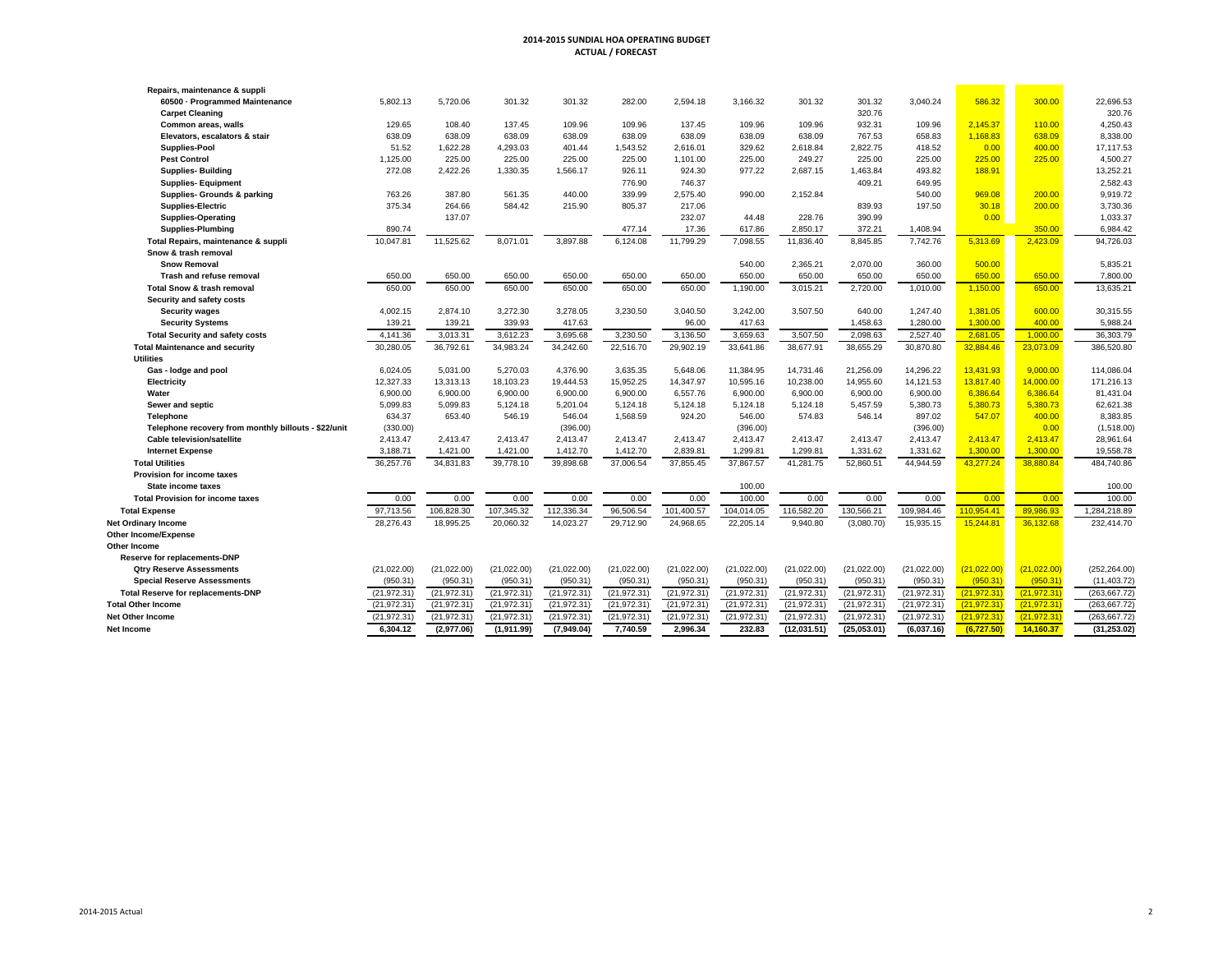### **SUNDIAL LODGE** 2014‐2015 OPERATING BUDGET

|                                                             | May-14     | <b>Jun-14</b>    | <b>Jul-14</b> | Aug-14           | Sep-14           | Oct-14     | <b>Nov-14</b> | <b>Dec-14</b> | <b>Jan-15</b> | <b>Feb-15</b> | <b>Mar-15</b>    | Apr-15     | <b>TOTAL</b>         |
|-------------------------------------------------------------|------------|------------------|---------------|------------------|------------------|------------|---------------|---------------|---------------|---------------|------------------|------------|----------------------|
| <b>Ordinary Income/Expense</b>                              |            |                  |               |                  |                  |            |               |               |               |               |                  |            |                      |
| Income                                                      |            |                  |               |                  |                  |            |               |               |               |               |                  |            |                      |
| Dues and assessments-grtrly<br><b>Member Dues</b>           |            |                  |               |                  |                  |            |               |               |               |               |                  | 47,789.78  | 47,789.78            |
| Member dues                                                 | 104,863.75 | 104,863.75       | 104,863.75    | 104,863.75       | 104,863.75       | 104,863.75 | 104,863.75    | 104,863.75    | 104,863.75    | 104,863.75    | 104,863.75       | 104,863.75 | 1,258,365.00         |
| <b>Retail/Commercial Dues</b>                               | 12,058.91  | 12,058.91        | 12,058.91     | 12,058.91        | 12,058.91        | 12,058.91  | 12,058.91     | 12,058.91     | 12,058.91     | 12,058.91     | 12,058.91        | 12,058.90  | 144,706.91           |
| <b>Commercial Parking Dues</b>                              | 3,841.85   | 3,841.85         | 3,841.85      | 3,841.85         | 3,841.85         | 3,841.85   | 3,841.85      | 3,841.85      | 3,841.85      | 3,841.85      | 3,841.85         | 3,813.35   | 46,073.70            |
| <b>Total Dues and assessments-grtrly</b>                    | 120,764.51 | 120,764.51       | 120,764.51    | 120,764.51       | 120,764.51       | 120,764.51 | 120,764.51    | 120,764.51    | 120,764.51    | 120,764.51    | 120,764.51       | 168,525.78 | 1,496,935.39         |
| Interest & finance charges                                  |            |                  |               |                  |                  |            |               |               |               |               |                  |            |                      |
| Interest inc-Operating fund                                 | 391.66     | 391.66           | 391.66        | 391.66           | 391.66           | 391.66     | 391.66        | 391.66        | 391.66        | 391.66        | 391.66           | 391.66     | 4,699.92             |
| Finance charges and late fees                               | 416.66     | 416.66<br>808.32 | 416.66        | 416.66<br>808.32 | 416.66<br>808.32 | 416.66     | 416.66        | 416.66        | 416.66        | 416.66        | 416.66<br>808.32 | 416.66     | 4,999.92<br>9,699.84 |
| Total Interest & finance charges<br>Other fees and revenues | 808.32     |                  | 808.32        |                  |                  | 808.32     | 808.32        | 808.32        | 808.32        | 808.32        |                  | 808.32     |                      |
| Wireless Internet fees<br><b>Annual Clean</b>               | 250.00     | 250.00           | 250.00        | 250.00           | 250.00           | 250.00     | 250.00        | 250.00        | 250.00        | 250.00        | 250.00           | 250.00     | 3,000.00<br>0.00     |
| <b>Parking Garage Revenue</b>                               |            |                  |               |                  |                  |            |               |               |               |               |                  |            | 0.00                 |
| Misc income (Laundry Lease)                                 | 1,000.00   | 1,000.00         | 1,000.00      | 1,000.00         | 1,000.00         | 1,000.00   | 1,000.00      | 1,000.00      | 1,000.00      | 1,000.00      | 1,000.00         | 1,000.00   | 12,000.00            |
| <b>Total Other fees and revenues</b>                        | 1,250.00   | 1.250.00         | 1,250.00      | 1,250.00         | 1,250.00         | 1,250.00   | 1,250.00      | 1,250.00      | 1,250.00      | 1,250.00      | 1,250.00         | 1,250.00   | 15,000.00            |
| Fee charged for change of ownership                         |            |                  | 122,822.83    |                  |                  |            |               | 122,822.83    | 122,822.83    |               |                  |            | 0.00                 |
| <b>Total Income</b>                                         | 122,822.83 | 122,822.83       |               | 122,822.83       | 122,822.83       | 122,822.83 | 122,822.83    |               |               | 122,822.83    | 122,822.83       | 170,584.10 | 1,521,635.23         |
| <b>Gross Income</b>                                         | 122,822.83 | 122,822.83       | 122,822.83    | 122,822.83       | 122,822.83       | 122,822.83 | 122,822.83    | 122,822.83    | 122,822.83    | 122,822.83    | 122,822.83       | 170,584.10 | 1,521,635.23         |
| Expense                                                     |            |                  |               |                  |                  |            |               |               |               |               |                  |            |                      |
| <b>Administrative costs</b>                                 |            |                  |               |                  |                  |            |               |               |               |               |                  |            |                      |
| <b>Internal Accounting</b>                                  |            |                  |               |                  |                  |            |               |               |               |               |                  |            |                      |
| <b>Admin payroll costs</b>                                  |            |                  |               |                  |                  |            |               |               |               |               |                  |            |                      |
| Bank and credit card fees                                   |            |                  |               |                  |                  |            |               |               |               |               |                  |            |                      |
| <b>Bank Fees</b>                                            | 200.00     | 200.00           | 200.00        | 200.00           | 200.00           | 200.00     | 200.00        | 200.00        | 200.00        | 200.00        | 200.00           | 200.00     | 2,400.00             |
| <b>ACH Fees</b>                                             | 0.00       | 0.00             | 0.00          | 0.00             | 0.00             | 0.00       | 0.00          | 0.00          | 0.00          | 0.00          | 0.00             | 0.00       | 0.00                 |
| <b>Total Bank and credit card fees</b>                      | 200.00     | 200.00           | 200.00        | 200.00           | 200.00           | 200.00     | 200.00        | 200.00        | 200.00        | 200.00        | 200.00           | 200.00     | 2,400.00             |
| <b>Professional fees</b>                                    |            |                  |               |                  |                  |            |               |               |               |               |                  |            |                      |
| Legal / Prof fees                                           | 1,000.00   | 1,000.00         | 1,000.00      | 1,000.00         | 1,000.00         | 1,000.00   | 1,000.00      | 1,000.00      | 1,000.00      | 1,000.00      | 1,000.00         | 1,000.00   | 12,000.00            |
| <b>Grand Lobby Research</b>                                 |            | 10,000.00        |               |                  |                  |            |               |               |               |               |                  |            | 10,000.00            |
| <b>Audit and Accounting Fees</b>                            | 2,700.00   | 850.00           | 850.00        | 6,000.00         | 1,500.00         | 1,700.00   | 850.00        | 850.00        | 1,900.00      | 850.00        | 850.00           | 850.00     | 19,750.00            |
| <b>Total Professional fees</b>                              | 3,700.00   | 11,850.00        | 1,850.00      | 7,000.00         | 2,500.00         | 2,700.00   | 1,850.00      | 1,850.00      | 2,900.00      | 1,850.00      | 1,850.00         | 1,850.00   | 41,750.00            |
| Miscellaneous admin costs                                   |            |                  |               |                  |                  |            |               |               |               |               |                  |            |                      |
| <b>Office Supplies</b>                                      | 200.00     | 200.00           | 200.00        | 200.00           | 200.00           | 200.00     | 200.00        | 200.00        | 200.00        | 200.00        | 200.00           | 200.00     | 2,400.00             |
| <b>Computer Repair</b>                                      |            | 100.00           |               | 100.00           |                  | 100.00     |               | 100.00        |               | 100.00        |                  | 100.00     | 600.00               |
| License/Fees/Dues                                           |            | 75.00            |               |                  | 800.00           |            |               |               |               |               |                  |            | 875.00               |
| Postage & Mailing                                           | 0.00       | 0.00             | 150.00        | 0.00             | 0.00             | 150.00     | 0.00          | 0.00          | 150.00        | 0.00          | 0.00             | 150.00     | 600.00               |
| Miscellaneous, other                                        | 200.00     |                  | 200.00        |                  | 200.00           |            | 200.00        |               | 200.00        |               | 200.00           |            | 1,200.00             |
| <b>Holiday /Ski Season Decorations</b>                      |            |                  |               |                  |                  |            | 1,000.00      | 6.000.00      | 1,000.00      |               |                  |            | 8,000.00             |
| <b>Lobby Flowers</b>                                        | 500.00     | 500.00           | 500.00        | 500.00           | 500.00           | 500.00     | 500.00        | 500.00        | 500.00        | 500.00        | 500.00           | 500.00     | 6,000.00             |
| 50475 Bad Debt                                              | 300.00     | 300.00           | 300.00        | 300.00           | 300.00           | 300.00     | 300.00        | 300.00        | 300.00        | 300.00        | 300.00           | 300.00     | 3,600.00             |
| <b>Trustee Expense</b>                                      | 1,000.00   | 0.00             | 2,800.00      | 1,000.00         | 0.00             | 2,800.00   | 1,000.00      | 0.00          | 2,800.00      | 1,000.00      | 0.00             | 2,250.00   | 14,650.00            |
| <b>Total Miscellaneous admin costs</b>                      | 2,200.00   | 1,175.00         | 4,150.00      | 2,100.00         | 2,000.00         | 4,050.00   | 3,200.00      | 7,100.00      | 5,150.00      | 2,100.00      | 1,200.00         | 3,500.00   | 37,925.00            |
| <b>Management Fee</b>                                       | 5,738.00   | 5,738.00         | 5,738.00      | 5,738.00         | 5,738.00         | 5,738.00   | 5,738.00      | 5,738.00      | 5,738.00      | 5,738.00      | 5,738.00         | 5,738.00   | 68,856.00            |
| Insurance expense                                           | 6,800.00   | 6,800.00         | 6,800.00      | 6,800.00         | 6,800.00         | 6,800.00   | 6,800.00      | 6,800.00      | 6,800.00      | 6,800.00      | 6,800.00         | 6,800.00   | 81,600.00            |
| <b>Total Administrative costs</b>                           | 18,638.00  | 25,763.00        | 18,738.00     | 21,838.00        | 17,238.00        | 19,488.00  | 17,788.00     | 21,688.00     | 20,788.00     | 16,688.00     | 15,788.00        | 18,088.00  | 232,531.00           |
| <b>RVMA Dues</b>                                            | 8,850.00   | 8,850.00         | 8,850.00      | 8,850.00         | 8,850.00         | 8,850.00   | 8,850.00      | 8,850.00      | 8,850.00      | 8,850.00      | 8,850.00         | 8,850.00   | 106,200.00           |
| 54103 Owner Services Allocation                             |            |                  |               |                  |                  |            | 750.00        | 1,500.00      | 1,500.00      | 1,500.00      | 1,500.00         | 750.00     | 7,500.00             |
| 54108 - HOA Governance Allocation                           |            |                  |               |                  |                  |            |               |               |               |               |                  |            | 0.00                 |
| Housekeeping                                                |            |                  |               |                  |                  |            |               |               |               |               |                  |            |                      |
| Housekeeping wages                                          | 3,500.00   | 4,000.00         | 4,300.00      | 4,300.00         | 4,000.00         | 3,500.00   | 4,000.00      | 5,300.00      | 5,300.00      | 5,300.00      | 5,300.00         | 4,300.00   | 53,100.00            |
| <b>Housekeeping Supplies</b>                                | 300.00     | 300.00           | 500.00        | 1,500.00         | 500.00           | 500.00     | 500.00        | 1,500.00      | 500.00        | 500.00        | 1,500.00         | 500.00     | 8,600.00             |
| 58110 - House Keeping Misc.                                 |            |                  |               |                  |                  |            |               |               |               |               |                  |            | 0.00                 |
| <b>Laundry of Pool Towels</b><br>2014-2015 Budget           | 250.00     | 800.00           | 1,600.00      | 1.000.00         | 550.00           | 250.00     | 300.00        | 700.00        | 750.00        | 800.00        | 750.00           | 400.00     | 8,150.00             |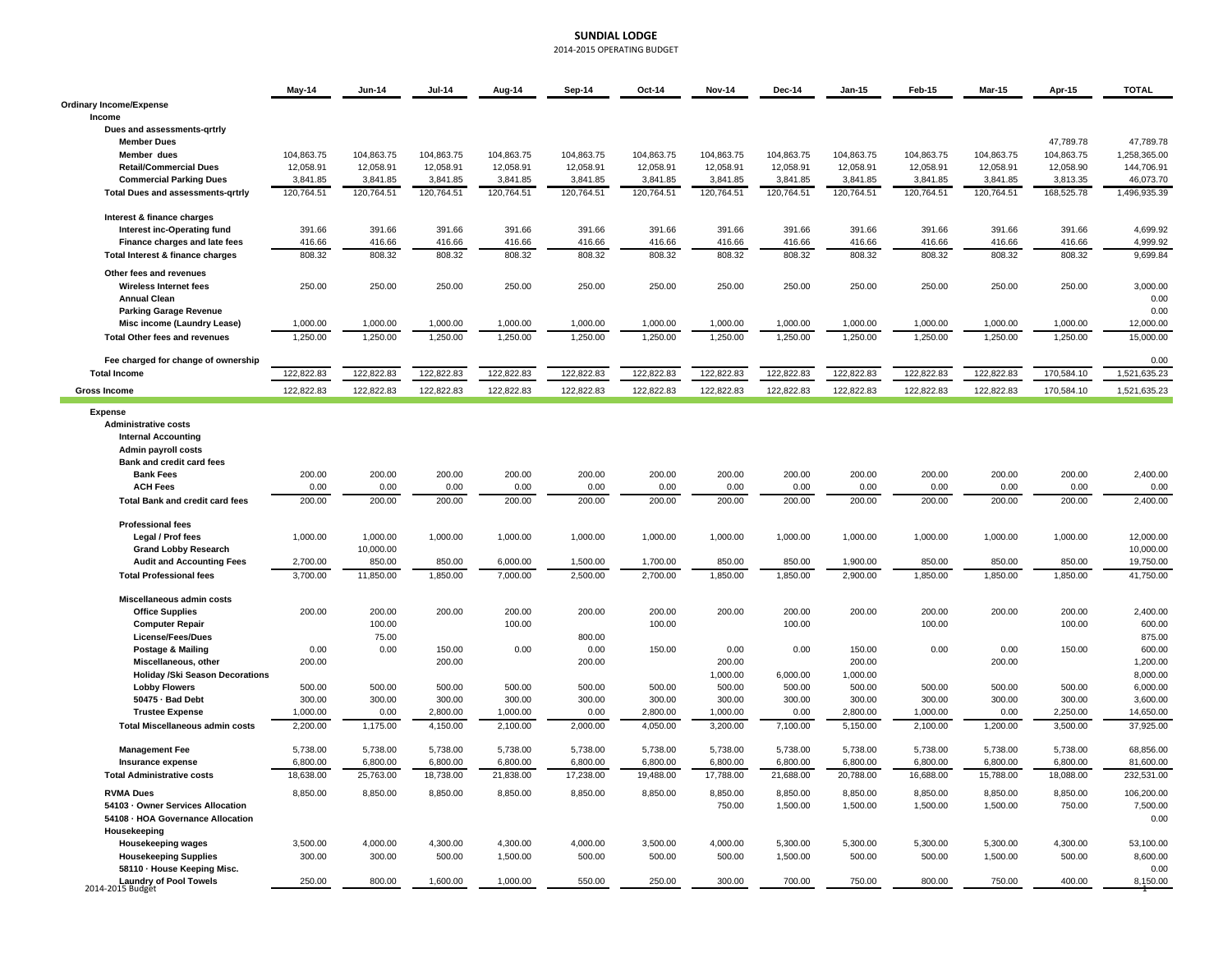### **SUNDIAL LODGE** 2014‐2015 OPERATING BUDGET

|                                                                  | $May-14$             | <b>Jun-14</b>        | <b>Jul-14</b>        | Aug-14               | Sep-14               | Oct-14               | <b>Nov-14</b>        | <b>Dec-14</b>        | Jan-15               | Feb-15               | <b>Mar-15</b>        | Apr-15               | <b>TOTAL</b>           |
|------------------------------------------------------------------|----------------------|----------------------|----------------------|----------------------|----------------------|----------------------|----------------------|----------------------|----------------------|----------------------|----------------------|----------------------|------------------------|
| <b>Total Housekeeping</b>                                        | 4,050.00             | 5,100.00             | 6,400.00             | 6,800.00             | 5,050.00             | 4,250.00             | 4,800.00             | 7,500.00             | 6,550.00             | 6,600.00             | 7,550.00             | 5,200.00             | 69,850.00              |
| <b>Maintenance and security</b><br>Maint wages, taxes & benefits |                      |                      |                      |                      |                      |                      |                      |                      |                      |                      |                      |                      |                        |
| <b>Maintenance wages</b>                                         | 17,000.00            | 17,000.00            | 14,500.00            | 14,500.00            | 13,500.00            | 17,000.00            | 17,000.00            | 13,750.00            | 14,000.00            | 14,000.00            | 14,000.00            | 15,000.00            | 181,250.00             |
| <b>Maint Empl Taxes &amp; Benefits</b>                           | 0.00                 | 0.00                 | 0.00                 | 0.00                 | 0.00                 | 0.00                 | 0.00                 | 0.00                 | 0.00                 | 0.00                 | 0.00                 | 0.00                 | 0.00                   |
| Total Maint wages, taxes & benefits                              | 17,000.00            | 17,000.00            | 14,500.00            | 14,500.00            | 13,500.00            | 17,000.00            | 17,000.00            | 13,750.00            | 14,000.00            | 14,000.00            | 14,000.00            | 15,000.00            | 181,250.00             |
| Repairs, maintenance & suppli                                    |                      |                      |                      |                      |                      |                      |                      |                      |                      |                      |                      |                      |                        |
| 60500 - Programmed Maintenance                                   | 2,500.00             | 5,500.00             | 500.00               | 1,000.00             | 2,000.00             | 2,600.00             | 2,600.00             | 2,600.00             | 4,500.00             | 4,500.00             | 500.00               | 500.00               | 29,300.00              |
| Grounds and parking                                              |                      |                      |                      |                      |                      |                      |                      |                      |                      |                      |                      |                      | 0.00                   |
| <b>Carpet Cleaning</b>                                           | 0.00                 | 250.00               |                      |                      |                      |                      | 250.00               | 250.00               | 250.00               | 250.00               |                      | 250.00               | 1,500.00               |
| Common areas, walls                                              | 100.00               | 100.00               | 200.00               | 200.00               | 100.00               | 100.00               | 200.00               | 200.00               | 200.00               | 200.00               | 200.00               | 200.00               | 2,000.00               |
| Elevators, escalators & stair<br><b>Elevator Service</b>         | 638.00               | 638.00               | 638.00               | 638.00               | 638.00               | 638.00               | 638.00               | 638.00               | 638.00               | 638.00               | 638.00               | 638.00               | 7,656.00               |
| Supplies-Pool / Spa                                              | 1,100.00             | 3,200.00             | 2,600.00             | 1,300.00             | 725.00               | 800.00               | 1,700.00             | 850.00               | 650.00               | 625.00               | 625.00               | 750.00               | 0.00<br>14,925.00      |
| <b>Supplies-Building</b>                                         | 3,500.00             | 1,700.00             | 1,700.00             | 1,700.00             | 1,700.00             | 1,700.00             | 1,500.00             | 1,500.00             | 1,500.00             | 1,500.00             | 1,500.00             | 1,700.00             | 21,200.00              |
| <b>Supplies-Equipment</b>                                        | 250.00               | 250.00               | 260.00               | 250.00               | 250.00               | 250.00               | 260.00               | 260.00               | 260.00               | 250.00               | 260.00               | 250.00               | 3,050.00               |
| Supplies- Grounds & parking                                      | 1,000.00             | 1,000.00             | 1,000.00             | 1,000.00             | 1,000.00             | 1,000.00             | 1,000.00             | 1,000.00             | 1,000.00             | 1,000.00             | 1,000.00             | 1,000.00             | 12,000.00              |
| <b>Supplies-Electric</b>                                         | 250.00               | 250.00               | 250.00               | 250.00               | 250.00               | 250.00               | 250.00               | 250.00               | 250.00               | 250.00               | 250.00               | 250.00               | 3,000.00               |
| <b>Supplies-Operating</b>                                        | 250.00               | 250.00               | 250.00               | 250.00               | 250.00               | 250.00               | 250.00               | 250.00               | 250.00               | 250.00               | 250.00               | 250.00               | 3,000.00               |
| <b>Supplies-Plumbing</b>                                         | 1,000.00             | 1,000.00             | 1,000.00             | 1,000.00             | 1,000.00             | 1,000.00             | 1,000.00             | 1,000.00             | 1,000.00             | 1,000.00             | 1,000.00             | 1,000.00             | 12,000.00              |
| Total Repairs, maintenance & suppli                              | 10,588.00            | 14,138.00            | 8,398.00             | 7,588.00             | 7,913.00             | 8,588.00             | 9,648.00             | 8,798.00             | 10,498.00            | 10,463.00            | 6,223.00             | 6,788.00             | 109,631.00             |
| Snow & trash removal                                             |                      |                      |                      |                      |                      |                      |                      |                      |                      |                      |                      |                      |                        |
| <b>Snow Removal</b>                                              |                      |                      |                      |                      |                      | 0.00                 | 300.00               | 1,500.00             | 2,000.00             | 2,000.00             | 2,000.00             | 500.00               | 8,300.00               |
| Trash and refuse removal                                         | 650.00               | 960.00               | 650.00               | 650.00               | 650.00               | 650.00               | 650.00               | 650.00               | 650.00               | 650.00               | 650.00               | 650.00               | 8,110.00               |
| <b>Total Snow &amp; trash removal</b>                            | 650.00               | 960.00               | 650.00               | 650.00               | 650.00               | 650.00               | 950.00               | 2,150.00             | 2,650.00             | 2,650.00             | 2,650.00             | 1,150.00             | 16,410.00              |
| Security and safety costs                                        |                      |                      |                      |                      |                      |                      |                      |                      |                      |                      |                      |                      |                        |
| <b>Security Wages</b>                                            | 320.00               | 1,280.00             | 1,280.00             | 1,600.00             | 960.00               | 960.00               | 640.00               | 2,240.00             | 3,200.00             | 2,240.00             | 1,920.00             | 640.00               | 17,280.00              |
| <b>Security Systems</b>                                          | 200.00               | 200.00               | 200.00               | 200.00               | 200.00               | 200.00               | 200.00               | 200.00               | 200.00               | 200.00               | 200.00               | 200.00               | 2,400.00               |
| <b>Fire Equipment</b>                                            | 0.00                 |                      |                      |                      |                      |                      |                      |                      |                      |                      |                      |                      | 0.00                   |
| <b>Total Security and safety costs</b>                           | 520.00               | 1,480.00             | 1,480.00             | 1,800.00             | 1,160.00             | 1,160.00             | 840.00               | 2,440.00             | 3,400.00             | 2,440.00             | 2,120.00             | 840.00               | 19,680.00              |
| <b>Total Maintenance and security</b>                            | 28,758.00            | 33,578.00            | 25,028.00            | 24,538.00            | 23,223.00            | 27,398.00            | 28,438.00            | 27,138.00            | 30,548.00            | 29,553.00            | 24,993.00            | 23,778.00            | 326,971.00             |
| <b>Utilities</b>                                                 |                      |                      |                      |                      |                      |                      |                      |                      |                      |                      |                      |                      |                        |
| Gas - lodge and pool                                             | 5,000.00             | 5,000.00             | 4,000.00             | 4,000.00             | 5,500.00             | 7,800.00             | 12,400.00            | 20,000.00            | 20,000.00            | 19,800.00            | 17,000.00            | 5,500.00             | 126,000.00             |
| Electricity                                                      | 23,000.00            | 9,800.00             | 19,500.00            | 8,800.00             | 17,500.00            | 15,000.00            | 12,000.00            | 11,000.00            | 11,000.00            | 18,750.00            | 16,000.00            | 14,000.00            | 176,350.00             |
| Water                                                            | 6,916.00             | 6,916.00             | 6,916.00             | 6,916.00             | 6,916.00             | 6,916.00             | 6,916.00             | 6,916.00             | 6,916.00             | 6,916.00             | 6,916.00             | 6,916.00             | 82,992.00              |
| Sewer and septic                                                 | 5,199.00             | 5,199.00             | 5,199.00             | 5,199.00             | 5,199.00             | 5,199.00             | 5,199.00             | 5,199.00             | 5,450.00             | 5,450.00             | 5,450.00             | 5,450.00             | 63,392.00              |
| Telephone                                                        | 700.00               | 700.00               | 700.00               | 700.00               | 700.00               | 700.00               | 700.00               | 700.00               | 700.00               | 700.00               | 700.00               | 700.00               | 8,400.00               |
| Telephone / Internet recovery - \$22/u                           | (396.00)             |                      |                      | (396.00)             |                      |                      | (396.00)             |                      |                      | (396.00)             |                      |                      | (1,584.00)             |
| <b>Cable television/satellite</b><br><b>Internet Expense</b>     | 2,413.47<br>1,575.00 | 2,413.47<br>2,075.00 | 2,413.47<br>1,575.00 | 2,413.47<br>1,575.00 | 2,413.47<br>2,075.00 | 2,413.47<br>1,575.00 | 2,413.47<br>1,575.00 | 2,413.47<br>2,075.00 | 2,413.47<br>1,575.00 | 2,413.47<br>1,575.00 | 2,413.49<br>2,075.00 | 2,413.69<br>1,575.00 | 28,961.88<br>20,900.00 |
| <b>Total Utilities</b>                                           | 44,407.47            | 32,103.47            | 40,303.47            | 29,207.47            | 40,303.47            | 39,603.47            | 40,807.47            | 48,303.47            | 48,054.47            | 55,208.47            | 50,554.49            | 36,554.69            | 505,411.88             |
| Provision for income taxes                                       |                      |                      |                      |                      |                      |                      |                      |                      |                      |                      |                      |                      |                        |
| State income taxes                                               |                      |                      |                      |                      |                      |                      |                      |                      |                      | 400.00               |                      |                      | 400.00                 |
| <b>Total Provision for income taxes</b>                          |                      |                      |                      |                      |                      |                      |                      |                      |                      | 400.00               |                      |                      | 400.00                 |
| <b>Total Operating Expense</b>                                   | 104,703.47           | 105,394.47           | 99,319.47            | 91,233.47            | 94,664.47            | 99,589.47            | 101,433.47           | 114,979.47           | 116,290.47           | 118,799.47           | 109,235.49           | 93,220.69            | 1,248,863.88           |
| <b>Net Ordinary Income</b>                                       | 18,119.36            | 17,428.36            | 23,503.36            | 31,589.36            | 28,158.36            | 23,233.36            | 21,389.36            | 7,843.36             | 6,532.36             | 4,023.36             | 13,587.34            | 77,363.41            | 272,771.35             |
| Other Income/Expense                                             |                      |                      |                      |                      |                      |                      |                      |                      |                      |                      |                      |                      |                        |
| <b>Other Income</b>                                              |                      |                      |                      |                      |                      |                      |                      |                      |                      |                      |                      |                      |                        |
| <b>Laundry Lease</b>                                             | (995.00)             | (995.00)             | (995.00)             | (995.00)             | (995.00)             | (995.00)             | (995.00)             | (995.00)             | (995.00)             | (995.00)             | (995.00)             | (995.00)             | (11,940.00)            |
| <b>Qtry Reserve Assessments</b>                                  | (21, 735.95)         | (21, 735.95)         | (21, 735.95)         | (21, 735.95)         | (21, 735.95)         | (21, 735.95)         | (21, 735.95)         | (21, 735.95)         | (21, 735.95)         | (21, 735.95)         | (21, 735.95)         | (21, 735.90)         | (260, 831.35)          |
| <b>Total Reserve for replacements-DNP</b>                        | (22, 730.95)         | (22, 730.95)         | (22, 730.95)         | (22, 730.95)         | (22, 730.95)         | (22, 730.95)         | (22, 730.95)         | (22, 730.95)         | (22, 730.95)         | (22, 730.95)         | (22, 730.95)         | (22, 730.90)         | (272, 771.35)          |
| <b>Total Other Income</b>                                        | (22, 730.95)         | (22, 730.95)         | (22, 730.95)         | (22, 730.95)         | (22, 730.95)         | (22, 730.95)         | (22, 730.95)         | (22, 730.95)         | (22, 730.95)         | (22, 730.95)         | (22, 730.95)         | (22, 730.90)         | (272, 771.35)          |
| <b>Net Other Income</b>                                          | (22, 730.95)         | (22, 730.95)         | (22, 730.95)         | (22, 730.95)         | (22, 730.95)         | (22, 730.95)         | (22, 730.95)         | (22, 730.95)         | (22, 730.95)         | (22, 730.95)         | (22, 730.95)         | (22, 730.90)         | (272, 771.35)          |
| <b>GROSS OPERATING EXPENSES</b>                                  | 127,434.42           | 128,125.42           | 122,050.42           | 113,964.42           | 117,395.42           | 122,320.42           | 124,164.42           | 137,710.42           | 139,021.42           | 141,530.42           | 131,966.44           | 115,951.59           | 1,521,635.23           |
| Net Surplus / Shortfall By Month                                 | (4,611.59)           | (5,302.59)           | 772.41               | 8,858.41             | 5,427.41             | 502.41               | (1,341.59)           | (14, 887.59)         | (16, 198.59)         | (18,707.59)          | (9, 143.61)          | 54,632.51            | $\bf 0.00$             |
|                                                                  |                      |                      |                      |                      |                      |                      |                      |                      |                      |                      |                      |                      |                        |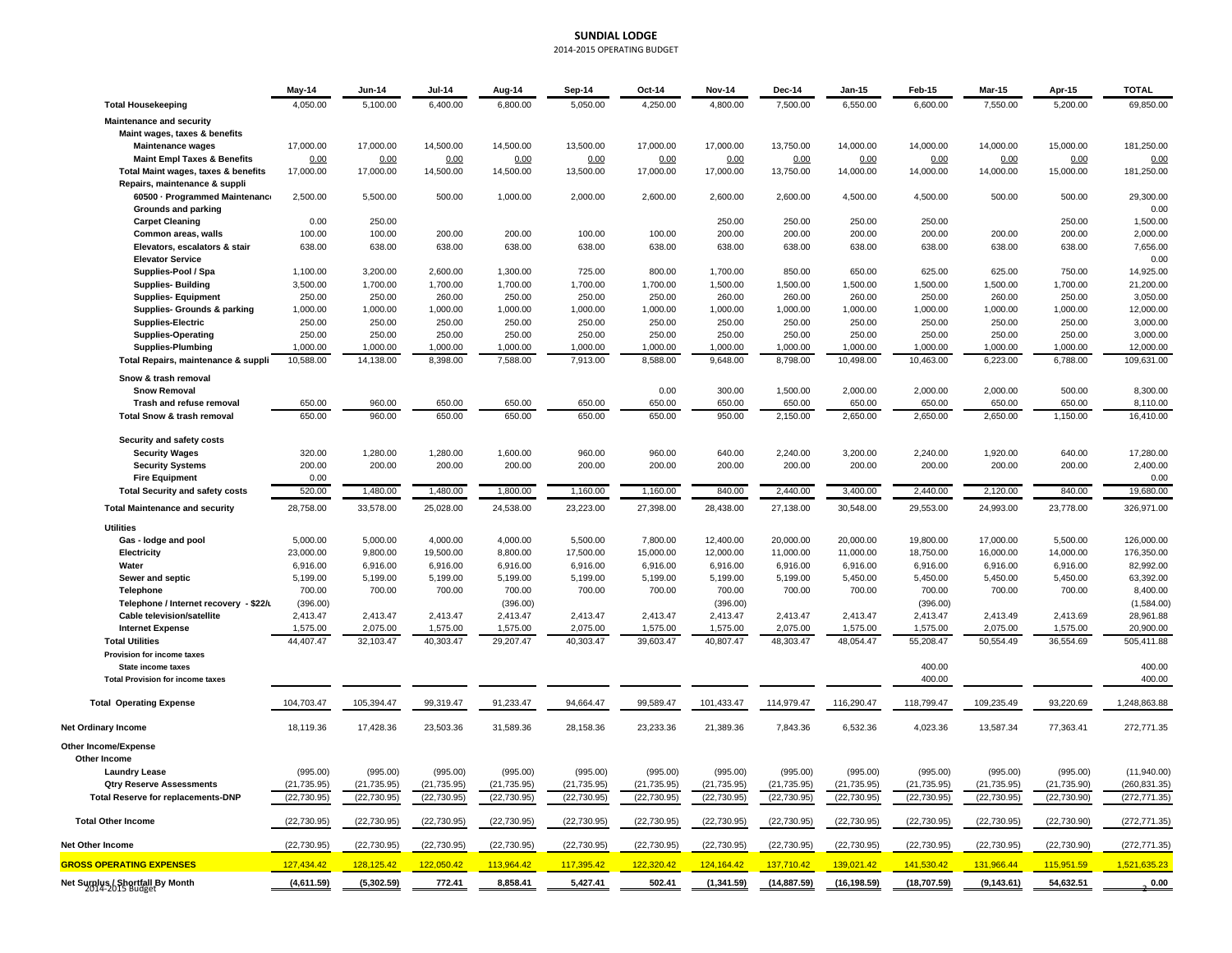### **VARIANCE ANALYSIS 2015‐2016 BUDGET**

|                                                           |                       | 2014-15       |                      | <b>VARIANCE</b> |                            | 2015-16       |                      | <b>VARIANCE</b> |
|-----------------------------------------------------------|-----------------------|---------------|----------------------|-----------------|----------------------------|---------------|----------------------|-----------------|
|                                                           | <b>2014-15 ACTUAL</b> | <b>BUDGET</b> | <b>VARIANCE \$\$</b> | %%              | <b>2014-15 ACTUAL</b>      | <b>BUDGET</b> | <b>VARIANCE \$\$</b> | %%              |
| <b>Ordinary Income/Expense</b>                            |                       |               |                      |                 |                            |               |                      |                 |
| Income                                                    |                       |               |                      |                 |                            |               |                      |                 |
| Dues and assessments-grtrly<br>Member dues                | 1,258,365.00          | 1,258,365.00  | 0.00                 | 0.0%            |                            | 1,321,284.00  | 62,919.00            | 5.00%           |
| <b>Retail/Commercial Dues</b>                             | 190,780.58            | 144,706.91    | 46,073.67            | 31.8%           | 1,258,365.00<br>190,780.58 | 200,320.00    | 9,539.42             | 5.00%           |
| <b>ASRL Contribution</b>                                  | 47,789.76             | 46,073.70     | 1,716.06             | 3.7%            | 47,789.76                  | 50,000.00     | 2,210.24             | 4.62%           |
| <b>Total Dues and assessments-grtrly</b>                  | 1,496,935.34          | 1,496,935.39  | (0.05)               | 0.0%            | 1,496,935.34               | 1,571,604.00  | 74,668.66            | 4.99%           |
| Interest & finance charges                                |                       |               |                      |                 |                            |               |                      |                 |
| Interest inc-Operating fund                               | 2,913.38              | 4,699.92      | (1,786.54)           | $-38.0%$        | 2,913.38                   | 2,700.00      | (213.38)             | $-7.32%$        |
| Finance charges and late fees                             | 4,383.17              | 4,999.92      | (616.75)             | $-12.3%$        | 4,383.17                   | 3,600.00      | (783.17)             | $-17.87%$       |
| Total Interest & finance charges                          | 7,296.55              | 9,699.84      | (2,403.29)           | $-24.8%$        | 7,296.55                   | 6,300.00      | (996.55)             | $-13.66%$       |
| Other fees and revenues                                   |                       |               |                      |                 | 0.00                       |               |                      |                 |
| <b>Vending Income</b>                                     | 108.62                | 3,000.00      | (2,891.38)           | $-96.4%$        | 108.62                     | 2,400.00      | 2,291.38             | 2109.54%        |
| <b>Wireless Internet fees</b>                             | 118.08                | 0.00          | 118.08               | 0.0%            | 118.08                     | 5,240.72      | 5,122.64             | 4338.28%        |
| <b>Parking Garage Revenue</b>                             |                       |               |                      |                 | $\mathbf 0$                | 0.00          |                      |                 |
| <b>Laundry Lease</b>                                      | 12,175.00             | 12,000.00     | 175.00               | 1.5%            | 12,175.00                  | 12,175.00     | 0.00                 | 0.00%           |
| Total Other fees and revenues                             | 12,401.70             | 15,000.00     | (2,598.30)           | $-17.3%$        | 12,401.70                  | 19,815.72     | 7,414.02             | 59.78%          |
| <b>Total Income</b>                                       | 1,516,633.59          | 1,521,635.23  | (5,001.64)           | $-0.3%$         | 1,516,633.59               | 1,597,719.72  | 81,086.13            | 5.35%           |
| <b>Gross Profit</b>                                       | 1,516,633.59          | 1,521,635.23  | (5,001.64)           | $-0.3%$         | 1,516,633.59               | 1,597,719.72  | 81,086.13            | 5.35%           |
|                                                           |                       |               |                      |                 |                            |               |                      |                 |
|                                                           |                       |               |                      |                 |                            |               |                      |                 |
| <b>Expense</b><br><b>Administrative costs</b>             |                       |               |                      |                 |                            |               |                      |                 |
| Bank and credit card fees                                 |                       |               |                      |                 |                            |               |                      |                 |
| <b>Bank Fees</b>                                          | 2,526.33              | 2,400.00      | 126.33               | 5.3%            | 2,526.33                   | 2,873.00      | 346.67               | 13.72%          |
| <b>Mastercard/VISA fees</b>                               | 200.70                | 0.00          | 200.70               | 0.0%            | 200.70                     | 240.00        | 39.30                | 19.58%          |
| <b>Total Bank and credit card fees</b>                    | 2,727.03              | 2,400.00      | 327.03               | 13.6%           | 2,727.03                   | 3,113.00      | 385.97               | 14.15%          |
| <b>Professional fees</b>                                  |                       |               |                      |                 |                            |               |                      |                 |
| Legal fees                                                | 15,043.55             | 12,000.00     | 3,043.55             | 25.4%           | 15,043.55                  | 15,500.00     | 456.45               | 3.03%           |
| <b>Audit and Accounting Fees</b>                          | 18,600.00             | 19,750.00     | (1, 150.00)          | $-5.8%$         | 18,600.00                  | 16,150.00     | (2,450.00)           | $-13.17%$       |
| <b>Total Professional fees</b>                            | 33,643.55             | 41,750.00     | (8, 106.45)          | $-19.4%$        | 33,643.55                  | 31,650.00     | (1,993.55)           | $-5.93%$        |
| Miscellaneous admin costs                                 |                       |               |                      |                 |                            |               |                      |                 |
| <b>Office Supplies</b>                                    | 3,083.01              | 2,400.00      | 683.01               | 28.5%           | 3,083.01                   | 2,580.00      | (503.01)             | $-16.32%$       |
| <b>Computer Repair</b>                                    | 291.65                | 600.00        | (308.35)             | $-51.4%$        | 291.65                     | 0.00          | (291.65)             | $-100.00%$      |
| License/Fees/Dues                                         | 217.07                | 875.00        | (657.93)             | $-75.2%$        | 217.07                     | 217.00        | (0.07)               | $-0.03%$        |
| Newsletter                                                | 100.00                |               | 100.00               | 0.0%            | 100.00                     | 50.00         | (50.00)              | $-50.00%$       |
| <b>Postage &amp; Mailing</b>                              | 1,067.99              | 600.00        | 467.99               | 78.0%           | 1,067.99                   | 1,071.00      | 3.01                 | 0.28%           |
| <b>Printing</b>                                           | 956.87                |               | 956.87               | 0.0%            | 956.87                     | 957.00        | 0.13                 | 0.01%           |
| Miscellaneous, other                                      | 3,021.94              | 1,200.00      | 1,821.94             | 151.8%          | 3,021.94                   | 2,889.00      | (132.94)             | $-4.40%$        |
| <b>Holiday /Ski Season Decorations</b>                    | 6,090.04              | 8,000.00      | (1,909.96)           | $-23.9%$        | 6,090.04                   | 8,500.00      | 2,409.96             | 39.57%          |
| <b>Lobby Flowers</b>                                      | 6,700.05              | 6,000.00      | 700.05               | 11.7%           | 6,700.05                   | 6,500.00      | (200.05)             | $-2.99%$        |
| 50475 - Bad Debt                                          | 3,600.00              | 3,600.00      | 0.00                 | 0.0%            | 3,600.00                   | 3,600.00      | 0.00                 | 0.00%           |
| <b>Trustee Expense</b>                                    | 13,297.05             | 14,650.00     | (1,352.95)           | $-9.2%$         | 13,297.05                  | 13,000.00     | (297.05)             | $-2.23%$        |
| <b>Total Miscellaneous admin costs</b>                    | 38,425.67             | 37,925.00     | 500.67               | 1.3%            | 38.425.67                  | 39.364.00     | 938.33               | 2.44%           |
| <b>Management Fee</b>                                     | 68,856.00             | 68,856.00     | 0.00                 | 0.0%            | 68.856.00                  | 68,856.00     | 0.00                 | 0.00%           |
| Insurance expense                                         | 81,600.00             | 81,600.00     | 0.00                 | 0.0%            | 81,600.00                  | 81,600.00     | 0.00                 | 0.00%           |
| <b>Total Administrative costs</b>                         | 225,252.25            | 232,531.00    | (7, 278.75)          | $-3.1%$         | 225,252.25                 | 224,583.00    | (669.25)             | $-0.30%$        |
| <b>RVMA Dues</b>                                          | 106,200.00            | 106,200.00    | 0.00                 | 0.0%            | 106,200.00                 | 106,200.00    | 0.00                 | 0.00%           |
| 54103 - Owner Services Allocation                         | 0.00                  | 7,500.00      | (7,500.00)           | $-100.0%$       | 0.00                       | 0.00          |                      |                 |
| 54108 - HOA Governance Allocation                         |                       |               |                      |                 |                            |               |                      |                 |
| Housekeeping                                              |                       |               |                      |                 |                            |               |                      |                 |
| <b>Housekeeping wages</b>                                 | 67,753.00             | 53,100.00     | 14,653.00            | 27.6%           | 67,753.00                  | 59,000.00     | (8,753.00)           | $-12.92%$       |
| <b>Housekeeping Supplies</b>                              | 6,301.78              | 8,600.00      | (2, 298.22)          | $-26.7%$        | 6,301.78                   | 5,800.00      | (501.78)             | $-7.96%$        |
| 58110 · House Keeping Misc.                               | 0.00                  | 0.00          | 0.00                 | 0.0%            | 0.00                       | 0.00          | 0.00                 |                 |
| <b>Laundry of Pool Towels</b>                             | 7,350.20              | 8,150.00      | (799.80)             | $-9.8%$         | 7,350.20                   | 7,050.00      | (300.20)             | $-4.08%$        |
| <b>Total Housekeeping</b>                                 | 81,404.98             | 69,850.00     | 11,554.98            | 16.5%           | 81,404.98                  | 71,850.00     | (9,554.98)           | $-11.74%$       |
|                                                           |                       |               |                      |                 |                            |               |                      |                 |
|                                                           |                       |               |                      |                 |                            |               |                      |                 |
| <b>Maintenance and security</b>                           |                       |               |                      |                 |                            |               |                      |                 |
| Maint wages, taxes & benefits<br><b>Maintenance wages</b> | 241,855.77            | 181,250.00    | 60,605.77            | 33.4%           | 241,855.77                 | 224,500.00    | (17, 355.77)         | $-7.18%$        |

Variance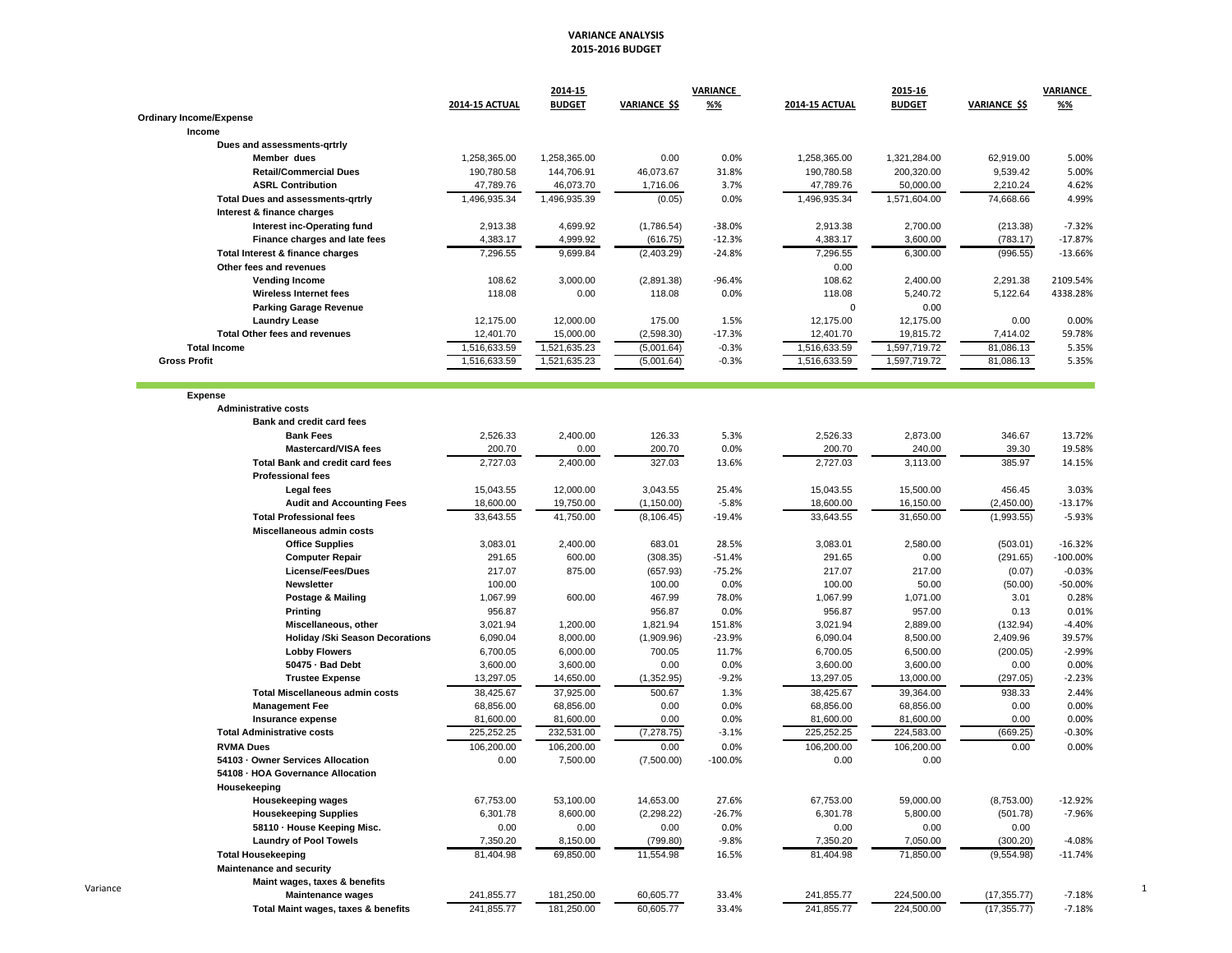### **VARIANCE ANALYSIS 2015‐2016 BUDGET**

| 60500 · Programmed Maintenance<br>$-8.5%$<br>22,696.53<br>9.42%<br>22,696.53<br>24,800.00<br>(2, 103.47)<br>24,835.00<br>2,138.47<br>320.76<br>1,500.00<br>$-78.6%$<br>320.76<br>320.00<br>$-0.24%$<br><b>Carpet Cleaning</b><br>(1, 179.24)<br>(0.76)<br>4,250.43<br>2,000.00<br>4,250.43<br>2,215.00<br>-47.89%<br>Common areas, walls<br>2,250.43<br>112.5%<br>(2,035.43)<br>Elevators, escalators & stair<br>8,338.00<br>7,656.00<br>682.00<br>0.0%<br>8,338.00<br>7,945.00<br>$-4.71%$<br>(393.00)<br>Supplies-Pool<br>17,117.53<br>14,925.00<br>2,192.53<br>14.7%<br>17,117.53<br>17,238.00<br>0.70%<br>120.47<br><b>Pest Control</b><br>4,500.27<br>4,500.00<br>0.27<br>0.0%<br>4,500.27<br>4,500.00<br>$-0.01%$<br>(0.27)<br>$-0.77%$<br><b>Supplies- Building</b><br>13,252.21<br>21,200.00<br>(7,947.79)<br>$-37.5%$<br>13,252.21<br>13,150.00<br>(102.21)<br><b>Supplies- Equipment</b><br>2,582.43<br>3,050.00<br>$-15.3%$<br>2,582.43<br>2,400.00<br>$-7.06%$<br>(467.57)<br>(182.43)<br>Supplies- Grounds & parking<br>9,919.72<br>12,000.00<br>$-17.3%$<br>9,919.72<br>7,980.00<br>$-19.55%$<br>(2,080.28)<br>(1,939.72)<br>3,901.00<br>4.57%<br><b>Supplies-Electric</b><br>3,730.36<br>3,000.00<br>730.36<br>24.3%<br>3,730.36<br>170.64<br>0.06%<br><b>Supplies-Operating</b><br>1,033.37<br>3,000.00<br>(1,966.63)<br>$-65.6%$<br>1,033.37<br>1,034.00<br>0.63<br><b>Supplies - Plumbing</b><br>12,000.00<br>$-41.8%$<br>6,984.42<br>6,900.00<br>(84.42)<br>$-1.21%$<br>6,984.42<br>(5,015.58)<br>$-2.44%$<br>94,726.03<br>109,631.00<br>(14,904.97)<br>$-13.6%$<br>94,726.03<br>92,418.00<br>Total Repairs, maintenance & suppli<br>(2,308.03)<br>Snow & trash removal<br><b>Snow Removal</b><br>5,835.21<br>8,300.00<br>$-29.7%$<br>5,835.21<br>5,335.00<br>$-8.57%$<br>(2,464.79)<br>(500.21)<br>7,800.00<br>$-3.8%$<br>7,800.00<br>7,800.00<br>0.00%<br>Trash and refuse removal<br>8,110.00<br>(310.00)<br>0.00<br><b>Total Snow &amp; trash removal</b><br>13,635.21<br>(2,774.79)<br>$-16.9%$<br>13,635.21<br>13,135.00<br>(500.21)<br>$-3.67%$<br>16,410.00<br>Security and safety costs<br>0.00<br>0.00<br><b>Security Wages</b><br>30.315.55<br>17,280.00<br>13,035.55<br>75.4%<br>30,315.55<br>29,534.00<br>$-2.58%$<br>(781.55)<br><b>Security Systems</b><br>5,988.24<br>2,400.00<br>149.5%<br>5,988.24<br>5,549.00<br>$-7.34%$<br>3,588.24<br>(439.24)<br>$-3.36%$<br><b>Total Security and safety costs</b><br>36,303.79<br>19,680.00<br>16,623.79<br>84.5%<br>36,303.79<br>35,083.00<br>(1,220.79)<br><b>Total Maintenance and security</b><br>386,520.80<br>326,971.00<br>59,549.80<br>386,520.80<br>365,136.00<br>$-5.53%$<br>18.2%<br>(21, 384.80)<br><b>Utilities</b><br>114,086.04<br>4.57%<br>Gas - lodge and pool<br>114,086.04<br>126,000.00<br>(11, 913.96)<br>$-9.5%$<br>119,300.00<br>5,213.96<br>176,350.00<br>2.79%<br>Electricity<br>171,216.13<br>$-2.9%$<br>171,216.13<br>176,000.00<br>4,783.87<br>(5, 133.87)<br>Water<br>81,431.04<br>82,992.00<br>81,431.04<br>1.56%<br>(1,560.96)<br>$-1.9%$<br>82,700.00<br>1,268.96<br>63,392.00<br>1.88%<br>Sewer and septic<br>62,621.38<br>(770.62)<br>$-1.2%$<br>62,621.38<br>63,800.00<br>1,178.62<br>$-6.96%$<br>8.383.85<br>8,400.00<br>$-0.2%$<br>8.383.85<br>7,800.00<br>Telephone<br>(16.15)<br>(583.85)<br>Telephone recovery - \$22/unit<br>66.00<br>0.00<br>0.00%<br>(1,518.00)<br>(1,584.00)<br>$-4.2%$<br>(1,518.00)<br>(1,518.00)<br><b>Cable television/satellite</b><br>28,961.88<br>0.0%<br>28,961.64<br>$-8.15%$<br>28,961.64<br>(0.24)<br>26,600.00<br>(2,361.64)<br>20,900.00<br>19,558.78<br>20,900.00<br>6.86%<br><b>Internet Expense</b><br>19,558.78<br>(1,341.22)<br>$-6.4%$<br>1,341.22<br>484,740.86<br>495,582.00<br><b>Total Utilities</b><br>505,411.88<br>(20,671.02)<br>$-4.1%$<br>484,740.86<br>10,841.14<br>2.24%<br><b>Provision for income taxes</b><br>0.00%<br><b>Special Reserve Assessments</b><br>(11, 403.72)<br>(11,940.00)<br>536.28<br>$-4.5%$<br>(11, 403.72)<br>(11, 403.72)<br>0.00<br><b>Total Reserve for replacements-DNP</b><br>(263, 667.72)<br>(272, 771.35)<br>9,103.63<br>(263, 667.72)<br>(334, 268.72)<br>70,601.00<br>26.78%<br>$-3.3%$<br>(263, 667.72)<br>9,103.63<br>(263, 667.72)<br>70,601.00<br>(272, 771.35)<br>$-3.3%$<br>(334, 268.72)<br>26.78%<br>9,103.63<br>70,601.00<br>26.78%<br>(263, 667.72)<br>(272, 771.35)<br>$-3.3%$<br>(263, 667.72)<br>(334, 268.72)<br>1,521,635.23<br><b>GROSS OPERATING EXPENSES</b><br>1,547,886.61<br>26,251.38<br>1,547,886.61<br>1,597,719.72<br>49,833.11<br>3.22%<br>1.7%<br>31.253.02<br>(31, 253.02)<br>0.00<br>(31, 253.02)<br>0.0%<br>(31, 253.02)<br>0.00<br>$-100.00%$ |                         | Repairs, maintenance & suppli |  |  |  |  |
|-------------------------------------------------------------------------------------------------------------------------------------------------------------------------------------------------------------------------------------------------------------------------------------------------------------------------------------------------------------------------------------------------------------------------------------------------------------------------------------------------------------------------------------------------------------------------------------------------------------------------------------------------------------------------------------------------------------------------------------------------------------------------------------------------------------------------------------------------------------------------------------------------------------------------------------------------------------------------------------------------------------------------------------------------------------------------------------------------------------------------------------------------------------------------------------------------------------------------------------------------------------------------------------------------------------------------------------------------------------------------------------------------------------------------------------------------------------------------------------------------------------------------------------------------------------------------------------------------------------------------------------------------------------------------------------------------------------------------------------------------------------------------------------------------------------------------------------------------------------------------------------------------------------------------------------------------------------------------------------------------------------------------------------------------------------------------------------------------------------------------------------------------------------------------------------------------------------------------------------------------------------------------------------------------------------------------------------------------------------------------------------------------------------------------------------------------------------------------------------------------------------------------------------------------------------------------------------------------------------------------------------------------------------------------------------------------------------------------------------------------------------------------------------------------------------------------------------------------------------------------------------------------------------------------------------------------------------------------------------------------------------------------------------------------------------------------------------------------------------------------------------------------------------------------------------------------------------------------------------------------------------------------------------------------------------------------------------------------------------------------------------------------------------------------------------------------------------------------------------------------------------------------------------------------------------------------------------------------------------------------------------------------------------------------------------------------------------------------------------------------------------------------------------------------------------------------------------------------------------------------------------------------------------------------------------------------------------------------------------------------------------------------------------------------------------------------------------------------------------------------------------------------------------------------------------------------------------------------------------------------------------------------------------------------------------------------------------------------------------------------------------------------------------------------------------------------------------------------------------------------------------------------------------------------------------------------------------------------------------------------------------------------------------------------------------|-------------------------|-------------------------------|--|--|--|--|
|                                                                                                                                                                                                                                                                                                                                                                                                                                                                                                                                                                                                                                                                                                                                                                                                                                                                                                                                                                                                                                                                                                                                                                                                                                                                                                                                                                                                                                                                                                                                                                                                                                                                                                                                                                                                                                                                                                                                                                                                                                                                                                                                                                                                                                                                                                                                                                                                                                                                                                                                                                                                                                                                                                                                                                                                                                                                                                                                                                                                                                                                                                                                                                                                                                                                                                                                                                                                                                                                                                                                                                                                                                                                                                                                                                                                                                                                                                                                                                                                                                                                                                                                                                                                                                                                                                                                                                                                                                                                                                                                                                                                                                                                                     |                         |                               |  |  |  |  |
|                                                                                                                                                                                                                                                                                                                                                                                                                                                                                                                                                                                                                                                                                                                                                                                                                                                                                                                                                                                                                                                                                                                                                                                                                                                                                                                                                                                                                                                                                                                                                                                                                                                                                                                                                                                                                                                                                                                                                                                                                                                                                                                                                                                                                                                                                                                                                                                                                                                                                                                                                                                                                                                                                                                                                                                                                                                                                                                                                                                                                                                                                                                                                                                                                                                                                                                                                                                                                                                                                                                                                                                                                                                                                                                                                                                                                                                                                                                                                                                                                                                                                                                                                                                                                                                                                                                                                                                                                                                                                                                                                                                                                                                                                     |                         |                               |  |  |  |  |
|                                                                                                                                                                                                                                                                                                                                                                                                                                                                                                                                                                                                                                                                                                                                                                                                                                                                                                                                                                                                                                                                                                                                                                                                                                                                                                                                                                                                                                                                                                                                                                                                                                                                                                                                                                                                                                                                                                                                                                                                                                                                                                                                                                                                                                                                                                                                                                                                                                                                                                                                                                                                                                                                                                                                                                                                                                                                                                                                                                                                                                                                                                                                                                                                                                                                                                                                                                                                                                                                                                                                                                                                                                                                                                                                                                                                                                                                                                                                                                                                                                                                                                                                                                                                                                                                                                                                                                                                                                                                                                                                                                                                                                                                                     |                         |                               |  |  |  |  |
|                                                                                                                                                                                                                                                                                                                                                                                                                                                                                                                                                                                                                                                                                                                                                                                                                                                                                                                                                                                                                                                                                                                                                                                                                                                                                                                                                                                                                                                                                                                                                                                                                                                                                                                                                                                                                                                                                                                                                                                                                                                                                                                                                                                                                                                                                                                                                                                                                                                                                                                                                                                                                                                                                                                                                                                                                                                                                                                                                                                                                                                                                                                                                                                                                                                                                                                                                                                                                                                                                                                                                                                                                                                                                                                                                                                                                                                                                                                                                                                                                                                                                                                                                                                                                                                                                                                                                                                                                                                                                                                                                                                                                                                                                     |                         |                               |  |  |  |  |
|                                                                                                                                                                                                                                                                                                                                                                                                                                                                                                                                                                                                                                                                                                                                                                                                                                                                                                                                                                                                                                                                                                                                                                                                                                                                                                                                                                                                                                                                                                                                                                                                                                                                                                                                                                                                                                                                                                                                                                                                                                                                                                                                                                                                                                                                                                                                                                                                                                                                                                                                                                                                                                                                                                                                                                                                                                                                                                                                                                                                                                                                                                                                                                                                                                                                                                                                                                                                                                                                                                                                                                                                                                                                                                                                                                                                                                                                                                                                                                                                                                                                                                                                                                                                                                                                                                                                                                                                                                                                                                                                                                                                                                                                                     |                         |                               |  |  |  |  |
|                                                                                                                                                                                                                                                                                                                                                                                                                                                                                                                                                                                                                                                                                                                                                                                                                                                                                                                                                                                                                                                                                                                                                                                                                                                                                                                                                                                                                                                                                                                                                                                                                                                                                                                                                                                                                                                                                                                                                                                                                                                                                                                                                                                                                                                                                                                                                                                                                                                                                                                                                                                                                                                                                                                                                                                                                                                                                                                                                                                                                                                                                                                                                                                                                                                                                                                                                                                                                                                                                                                                                                                                                                                                                                                                                                                                                                                                                                                                                                                                                                                                                                                                                                                                                                                                                                                                                                                                                                                                                                                                                                                                                                                                                     |                         |                               |  |  |  |  |
|                                                                                                                                                                                                                                                                                                                                                                                                                                                                                                                                                                                                                                                                                                                                                                                                                                                                                                                                                                                                                                                                                                                                                                                                                                                                                                                                                                                                                                                                                                                                                                                                                                                                                                                                                                                                                                                                                                                                                                                                                                                                                                                                                                                                                                                                                                                                                                                                                                                                                                                                                                                                                                                                                                                                                                                                                                                                                                                                                                                                                                                                                                                                                                                                                                                                                                                                                                                                                                                                                                                                                                                                                                                                                                                                                                                                                                                                                                                                                                                                                                                                                                                                                                                                                                                                                                                                                                                                                                                                                                                                                                                                                                                                                     |                         |                               |  |  |  |  |
|                                                                                                                                                                                                                                                                                                                                                                                                                                                                                                                                                                                                                                                                                                                                                                                                                                                                                                                                                                                                                                                                                                                                                                                                                                                                                                                                                                                                                                                                                                                                                                                                                                                                                                                                                                                                                                                                                                                                                                                                                                                                                                                                                                                                                                                                                                                                                                                                                                                                                                                                                                                                                                                                                                                                                                                                                                                                                                                                                                                                                                                                                                                                                                                                                                                                                                                                                                                                                                                                                                                                                                                                                                                                                                                                                                                                                                                                                                                                                                                                                                                                                                                                                                                                                                                                                                                                                                                                                                                                                                                                                                                                                                                                                     |                         |                               |  |  |  |  |
|                                                                                                                                                                                                                                                                                                                                                                                                                                                                                                                                                                                                                                                                                                                                                                                                                                                                                                                                                                                                                                                                                                                                                                                                                                                                                                                                                                                                                                                                                                                                                                                                                                                                                                                                                                                                                                                                                                                                                                                                                                                                                                                                                                                                                                                                                                                                                                                                                                                                                                                                                                                                                                                                                                                                                                                                                                                                                                                                                                                                                                                                                                                                                                                                                                                                                                                                                                                                                                                                                                                                                                                                                                                                                                                                                                                                                                                                                                                                                                                                                                                                                                                                                                                                                                                                                                                                                                                                                                                                                                                                                                                                                                                                                     |                         |                               |  |  |  |  |
|                                                                                                                                                                                                                                                                                                                                                                                                                                                                                                                                                                                                                                                                                                                                                                                                                                                                                                                                                                                                                                                                                                                                                                                                                                                                                                                                                                                                                                                                                                                                                                                                                                                                                                                                                                                                                                                                                                                                                                                                                                                                                                                                                                                                                                                                                                                                                                                                                                                                                                                                                                                                                                                                                                                                                                                                                                                                                                                                                                                                                                                                                                                                                                                                                                                                                                                                                                                                                                                                                                                                                                                                                                                                                                                                                                                                                                                                                                                                                                                                                                                                                                                                                                                                                                                                                                                                                                                                                                                                                                                                                                                                                                                                                     |                         |                               |  |  |  |  |
|                                                                                                                                                                                                                                                                                                                                                                                                                                                                                                                                                                                                                                                                                                                                                                                                                                                                                                                                                                                                                                                                                                                                                                                                                                                                                                                                                                                                                                                                                                                                                                                                                                                                                                                                                                                                                                                                                                                                                                                                                                                                                                                                                                                                                                                                                                                                                                                                                                                                                                                                                                                                                                                                                                                                                                                                                                                                                                                                                                                                                                                                                                                                                                                                                                                                                                                                                                                                                                                                                                                                                                                                                                                                                                                                                                                                                                                                                                                                                                                                                                                                                                                                                                                                                                                                                                                                                                                                                                                                                                                                                                                                                                                                                     |                         |                               |  |  |  |  |
|                                                                                                                                                                                                                                                                                                                                                                                                                                                                                                                                                                                                                                                                                                                                                                                                                                                                                                                                                                                                                                                                                                                                                                                                                                                                                                                                                                                                                                                                                                                                                                                                                                                                                                                                                                                                                                                                                                                                                                                                                                                                                                                                                                                                                                                                                                                                                                                                                                                                                                                                                                                                                                                                                                                                                                                                                                                                                                                                                                                                                                                                                                                                                                                                                                                                                                                                                                                                                                                                                                                                                                                                                                                                                                                                                                                                                                                                                                                                                                                                                                                                                                                                                                                                                                                                                                                                                                                                                                                                                                                                                                                                                                                                                     |                         |                               |  |  |  |  |
|                                                                                                                                                                                                                                                                                                                                                                                                                                                                                                                                                                                                                                                                                                                                                                                                                                                                                                                                                                                                                                                                                                                                                                                                                                                                                                                                                                                                                                                                                                                                                                                                                                                                                                                                                                                                                                                                                                                                                                                                                                                                                                                                                                                                                                                                                                                                                                                                                                                                                                                                                                                                                                                                                                                                                                                                                                                                                                                                                                                                                                                                                                                                                                                                                                                                                                                                                                                                                                                                                                                                                                                                                                                                                                                                                                                                                                                                                                                                                                                                                                                                                                                                                                                                                                                                                                                                                                                                                                                                                                                                                                                                                                                                                     |                         |                               |  |  |  |  |
|                                                                                                                                                                                                                                                                                                                                                                                                                                                                                                                                                                                                                                                                                                                                                                                                                                                                                                                                                                                                                                                                                                                                                                                                                                                                                                                                                                                                                                                                                                                                                                                                                                                                                                                                                                                                                                                                                                                                                                                                                                                                                                                                                                                                                                                                                                                                                                                                                                                                                                                                                                                                                                                                                                                                                                                                                                                                                                                                                                                                                                                                                                                                                                                                                                                                                                                                                                                                                                                                                                                                                                                                                                                                                                                                                                                                                                                                                                                                                                                                                                                                                                                                                                                                                                                                                                                                                                                                                                                                                                                                                                                                                                                                                     |                         |                               |  |  |  |  |
|                                                                                                                                                                                                                                                                                                                                                                                                                                                                                                                                                                                                                                                                                                                                                                                                                                                                                                                                                                                                                                                                                                                                                                                                                                                                                                                                                                                                                                                                                                                                                                                                                                                                                                                                                                                                                                                                                                                                                                                                                                                                                                                                                                                                                                                                                                                                                                                                                                                                                                                                                                                                                                                                                                                                                                                                                                                                                                                                                                                                                                                                                                                                                                                                                                                                                                                                                                                                                                                                                                                                                                                                                                                                                                                                                                                                                                                                                                                                                                                                                                                                                                                                                                                                                                                                                                                                                                                                                                                                                                                                                                                                                                                                                     |                         |                               |  |  |  |  |
|                                                                                                                                                                                                                                                                                                                                                                                                                                                                                                                                                                                                                                                                                                                                                                                                                                                                                                                                                                                                                                                                                                                                                                                                                                                                                                                                                                                                                                                                                                                                                                                                                                                                                                                                                                                                                                                                                                                                                                                                                                                                                                                                                                                                                                                                                                                                                                                                                                                                                                                                                                                                                                                                                                                                                                                                                                                                                                                                                                                                                                                                                                                                                                                                                                                                                                                                                                                                                                                                                                                                                                                                                                                                                                                                                                                                                                                                                                                                                                                                                                                                                                                                                                                                                                                                                                                                                                                                                                                                                                                                                                                                                                                                                     |                         |                               |  |  |  |  |
|                                                                                                                                                                                                                                                                                                                                                                                                                                                                                                                                                                                                                                                                                                                                                                                                                                                                                                                                                                                                                                                                                                                                                                                                                                                                                                                                                                                                                                                                                                                                                                                                                                                                                                                                                                                                                                                                                                                                                                                                                                                                                                                                                                                                                                                                                                                                                                                                                                                                                                                                                                                                                                                                                                                                                                                                                                                                                                                                                                                                                                                                                                                                                                                                                                                                                                                                                                                                                                                                                                                                                                                                                                                                                                                                                                                                                                                                                                                                                                                                                                                                                                                                                                                                                                                                                                                                                                                                                                                                                                                                                                                                                                                                                     |                         |                               |  |  |  |  |
|                                                                                                                                                                                                                                                                                                                                                                                                                                                                                                                                                                                                                                                                                                                                                                                                                                                                                                                                                                                                                                                                                                                                                                                                                                                                                                                                                                                                                                                                                                                                                                                                                                                                                                                                                                                                                                                                                                                                                                                                                                                                                                                                                                                                                                                                                                                                                                                                                                                                                                                                                                                                                                                                                                                                                                                                                                                                                                                                                                                                                                                                                                                                                                                                                                                                                                                                                                                                                                                                                                                                                                                                                                                                                                                                                                                                                                                                                                                                                                                                                                                                                                                                                                                                                                                                                                                                                                                                                                                                                                                                                                                                                                                                                     |                         |                               |  |  |  |  |
|                                                                                                                                                                                                                                                                                                                                                                                                                                                                                                                                                                                                                                                                                                                                                                                                                                                                                                                                                                                                                                                                                                                                                                                                                                                                                                                                                                                                                                                                                                                                                                                                                                                                                                                                                                                                                                                                                                                                                                                                                                                                                                                                                                                                                                                                                                                                                                                                                                                                                                                                                                                                                                                                                                                                                                                                                                                                                                                                                                                                                                                                                                                                                                                                                                                                                                                                                                                                                                                                                                                                                                                                                                                                                                                                                                                                                                                                                                                                                                                                                                                                                                                                                                                                                                                                                                                                                                                                                                                                                                                                                                                                                                                                                     |                         |                               |  |  |  |  |
|                                                                                                                                                                                                                                                                                                                                                                                                                                                                                                                                                                                                                                                                                                                                                                                                                                                                                                                                                                                                                                                                                                                                                                                                                                                                                                                                                                                                                                                                                                                                                                                                                                                                                                                                                                                                                                                                                                                                                                                                                                                                                                                                                                                                                                                                                                                                                                                                                                                                                                                                                                                                                                                                                                                                                                                                                                                                                                                                                                                                                                                                                                                                                                                                                                                                                                                                                                                                                                                                                                                                                                                                                                                                                                                                                                                                                                                                                                                                                                                                                                                                                                                                                                                                                                                                                                                                                                                                                                                                                                                                                                                                                                                                                     |                         |                               |  |  |  |  |
|                                                                                                                                                                                                                                                                                                                                                                                                                                                                                                                                                                                                                                                                                                                                                                                                                                                                                                                                                                                                                                                                                                                                                                                                                                                                                                                                                                                                                                                                                                                                                                                                                                                                                                                                                                                                                                                                                                                                                                                                                                                                                                                                                                                                                                                                                                                                                                                                                                                                                                                                                                                                                                                                                                                                                                                                                                                                                                                                                                                                                                                                                                                                                                                                                                                                                                                                                                                                                                                                                                                                                                                                                                                                                                                                                                                                                                                                                                                                                                                                                                                                                                                                                                                                                                                                                                                                                                                                                                                                                                                                                                                                                                                                                     |                         |                               |  |  |  |  |
|                                                                                                                                                                                                                                                                                                                                                                                                                                                                                                                                                                                                                                                                                                                                                                                                                                                                                                                                                                                                                                                                                                                                                                                                                                                                                                                                                                                                                                                                                                                                                                                                                                                                                                                                                                                                                                                                                                                                                                                                                                                                                                                                                                                                                                                                                                                                                                                                                                                                                                                                                                                                                                                                                                                                                                                                                                                                                                                                                                                                                                                                                                                                                                                                                                                                                                                                                                                                                                                                                                                                                                                                                                                                                                                                                                                                                                                                                                                                                                                                                                                                                                                                                                                                                                                                                                                                                                                                                                                                                                                                                                                                                                                                                     |                         |                               |  |  |  |  |
|                                                                                                                                                                                                                                                                                                                                                                                                                                                                                                                                                                                                                                                                                                                                                                                                                                                                                                                                                                                                                                                                                                                                                                                                                                                                                                                                                                                                                                                                                                                                                                                                                                                                                                                                                                                                                                                                                                                                                                                                                                                                                                                                                                                                                                                                                                                                                                                                                                                                                                                                                                                                                                                                                                                                                                                                                                                                                                                                                                                                                                                                                                                                                                                                                                                                                                                                                                                                                                                                                                                                                                                                                                                                                                                                                                                                                                                                                                                                                                                                                                                                                                                                                                                                                                                                                                                                                                                                                                                                                                                                                                                                                                                                                     |                         |                               |  |  |  |  |
|                                                                                                                                                                                                                                                                                                                                                                                                                                                                                                                                                                                                                                                                                                                                                                                                                                                                                                                                                                                                                                                                                                                                                                                                                                                                                                                                                                                                                                                                                                                                                                                                                                                                                                                                                                                                                                                                                                                                                                                                                                                                                                                                                                                                                                                                                                                                                                                                                                                                                                                                                                                                                                                                                                                                                                                                                                                                                                                                                                                                                                                                                                                                                                                                                                                                                                                                                                                                                                                                                                                                                                                                                                                                                                                                                                                                                                                                                                                                                                                                                                                                                                                                                                                                                                                                                                                                                                                                                                                                                                                                                                                                                                                                                     |                         |                               |  |  |  |  |
|                                                                                                                                                                                                                                                                                                                                                                                                                                                                                                                                                                                                                                                                                                                                                                                                                                                                                                                                                                                                                                                                                                                                                                                                                                                                                                                                                                                                                                                                                                                                                                                                                                                                                                                                                                                                                                                                                                                                                                                                                                                                                                                                                                                                                                                                                                                                                                                                                                                                                                                                                                                                                                                                                                                                                                                                                                                                                                                                                                                                                                                                                                                                                                                                                                                                                                                                                                                                                                                                                                                                                                                                                                                                                                                                                                                                                                                                                                                                                                                                                                                                                                                                                                                                                                                                                                                                                                                                                                                                                                                                                                                                                                                                                     |                         |                               |  |  |  |  |
|                                                                                                                                                                                                                                                                                                                                                                                                                                                                                                                                                                                                                                                                                                                                                                                                                                                                                                                                                                                                                                                                                                                                                                                                                                                                                                                                                                                                                                                                                                                                                                                                                                                                                                                                                                                                                                                                                                                                                                                                                                                                                                                                                                                                                                                                                                                                                                                                                                                                                                                                                                                                                                                                                                                                                                                                                                                                                                                                                                                                                                                                                                                                                                                                                                                                                                                                                                                                                                                                                                                                                                                                                                                                                                                                                                                                                                                                                                                                                                                                                                                                                                                                                                                                                                                                                                                                                                                                                                                                                                                                                                                                                                                                                     |                         |                               |  |  |  |  |
|                                                                                                                                                                                                                                                                                                                                                                                                                                                                                                                                                                                                                                                                                                                                                                                                                                                                                                                                                                                                                                                                                                                                                                                                                                                                                                                                                                                                                                                                                                                                                                                                                                                                                                                                                                                                                                                                                                                                                                                                                                                                                                                                                                                                                                                                                                                                                                                                                                                                                                                                                                                                                                                                                                                                                                                                                                                                                                                                                                                                                                                                                                                                                                                                                                                                                                                                                                                                                                                                                                                                                                                                                                                                                                                                                                                                                                                                                                                                                                                                                                                                                                                                                                                                                                                                                                                                                                                                                                                                                                                                                                                                                                                                                     |                         |                               |  |  |  |  |
|                                                                                                                                                                                                                                                                                                                                                                                                                                                                                                                                                                                                                                                                                                                                                                                                                                                                                                                                                                                                                                                                                                                                                                                                                                                                                                                                                                                                                                                                                                                                                                                                                                                                                                                                                                                                                                                                                                                                                                                                                                                                                                                                                                                                                                                                                                                                                                                                                                                                                                                                                                                                                                                                                                                                                                                                                                                                                                                                                                                                                                                                                                                                                                                                                                                                                                                                                                                                                                                                                                                                                                                                                                                                                                                                                                                                                                                                                                                                                                                                                                                                                                                                                                                                                                                                                                                                                                                                                                                                                                                                                                                                                                                                                     |                         |                               |  |  |  |  |
|                                                                                                                                                                                                                                                                                                                                                                                                                                                                                                                                                                                                                                                                                                                                                                                                                                                                                                                                                                                                                                                                                                                                                                                                                                                                                                                                                                                                                                                                                                                                                                                                                                                                                                                                                                                                                                                                                                                                                                                                                                                                                                                                                                                                                                                                                                                                                                                                                                                                                                                                                                                                                                                                                                                                                                                                                                                                                                                                                                                                                                                                                                                                                                                                                                                                                                                                                                                                                                                                                                                                                                                                                                                                                                                                                                                                                                                                                                                                                                                                                                                                                                                                                                                                                                                                                                                                                                                                                                                                                                                                                                                                                                                                                     |                         |                               |  |  |  |  |
|                                                                                                                                                                                                                                                                                                                                                                                                                                                                                                                                                                                                                                                                                                                                                                                                                                                                                                                                                                                                                                                                                                                                                                                                                                                                                                                                                                                                                                                                                                                                                                                                                                                                                                                                                                                                                                                                                                                                                                                                                                                                                                                                                                                                                                                                                                                                                                                                                                                                                                                                                                                                                                                                                                                                                                                                                                                                                                                                                                                                                                                                                                                                                                                                                                                                                                                                                                                                                                                                                                                                                                                                                                                                                                                                                                                                                                                                                                                                                                                                                                                                                                                                                                                                                                                                                                                                                                                                                                                                                                                                                                                                                                                                                     |                         |                               |  |  |  |  |
|                                                                                                                                                                                                                                                                                                                                                                                                                                                                                                                                                                                                                                                                                                                                                                                                                                                                                                                                                                                                                                                                                                                                                                                                                                                                                                                                                                                                                                                                                                                                                                                                                                                                                                                                                                                                                                                                                                                                                                                                                                                                                                                                                                                                                                                                                                                                                                                                                                                                                                                                                                                                                                                                                                                                                                                                                                                                                                                                                                                                                                                                                                                                                                                                                                                                                                                                                                                                                                                                                                                                                                                                                                                                                                                                                                                                                                                                                                                                                                                                                                                                                                                                                                                                                                                                                                                                                                                                                                                                                                                                                                                                                                                                                     |                         |                               |  |  |  |  |
|                                                                                                                                                                                                                                                                                                                                                                                                                                                                                                                                                                                                                                                                                                                                                                                                                                                                                                                                                                                                                                                                                                                                                                                                                                                                                                                                                                                                                                                                                                                                                                                                                                                                                                                                                                                                                                                                                                                                                                                                                                                                                                                                                                                                                                                                                                                                                                                                                                                                                                                                                                                                                                                                                                                                                                                                                                                                                                                                                                                                                                                                                                                                                                                                                                                                                                                                                                                                                                                                                                                                                                                                                                                                                                                                                                                                                                                                                                                                                                                                                                                                                                                                                                                                                                                                                                                                                                                                                                                                                                                                                                                                                                                                                     |                         |                               |  |  |  |  |
|                                                                                                                                                                                                                                                                                                                                                                                                                                                                                                                                                                                                                                                                                                                                                                                                                                                                                                                                                                                                                                                                                                                                                                                                                                                                                                                                                                                                                                                                                                                                                                                                                                                                                                                                                                                                                                                                                                                                                                                                                                                                                                                                                                                                                                                                                                                                                                                                                                                                                                                                                                                                                                                                                                                                                                                                                                                                                                                                                                                                                                                                                                                                                                                                                                                                                                                                                                                                                                                                                                                                                                                                                                                                                                                                                                                                                                                                                                                                                                                                                                                                                                                                                                                                                                                                                                                                                                                                                                                                                                                                                                                                                                                                                     |                         |                               |  |  |  |  |
|                                                                                                                                                                                                                                                                                                                                                                                                                                                                                                                                                                                                                                                                                                                                                                                                                                                                                                                                                                                                                                                                                                                                                                                                                                                                                                                                                                                                                                                                                                                                                                                                                                                                                                                                                                                                                                                                                                                                                                                                                                                                                                                                                                                                                                                                                                                                                                                                                                                                                                                                                                                                                                                                                                                                                                                                                                                                                                                                                                                                                                                                                                                                                                                                                                                                                                                                                                                                                                                                                                                                                                                                                                                                                                                                                                                                                                                                                                                                                                                                                                                                                                                                                                                                                                                                                                                                                                                                                                                                                                                                                                                                                                                                                     |                         |                               |  |  |  |  |
|                                                                                                                                                                                                                                                                                                                                                                                                                                                                                                                                                                                                                                                                                                                                                                                                                                                                                                                                                                                                                                                                                                                                                                                                                                                                                                                                                                                                                                                                                                                                                                                                                                                                                                                                                                                                                                                                                                                                                                                                                                                                                                                                                                                                                                                                                                                                                                                                                                                                                                                                                                                                                                                                                                                                                                                                                                                                                                                                                                                                                                                                                                                                                                                                                                                                                                                                                                                                                                                                                                                                                                                                                                                                                                                                                                                                                                                                                                                                                                                                                                                                                                                                                                                                                                                                                                                                                                                                                                                                                                                                                                                                                                                                                     |                         |                               |  |  |  |  |
|                                                                                                                                                                                                                                                                                                                                                                                                                                                                                                                                                                                                                                                                                                                                                                                                                                                                                                                                                                                                                                                                                                                                                                                                                                                                                                                                                                                                                                                                                                                                                                                                                                                                                                                                                                                                                                                                                                                                                                                                                                                                                                                                                                                                                                                                                                                                                                                                                                                                                                                                                                                                                                                                                                                                                                                                                                                                                                                                                                                                                                                                                                                                                                                                                                                                                                                                                                                                                                                                                                                                                                                                                                                                                                                                                                                                                                                                                                                                                                                                                                                                                                                                                                                                                                                                                                                                                                                                                                                                                                                                                                                                                                                                                     | <b>Net Other Income</b> |                               |  |  |  |  |
|                                                                                                                                                                                                                                                                                                                                                                                                                                                                                                                                                                                                                                                                                                                                                                                                                                                                                                                                                                                                                                                                                                                                                                                                                                                                                                                                                                                                                                                                                                                                                                                                                                                                                                                                                                                                                                                                                                                                                                                                                                                                                                                                                                                                                                                                                                                                                                                                                                                                                                                                                                                                                                                                                                                                                                                                                                                                                                                                                                                                                                                                                                                                                                                                                                                                                                                                                                                                                                                                                                                                                                                                                                                                                                                                                                                                                                                                                                                                                                                                                                                                                                                                                                                                                                                                                                                                                                                                                                                                                                                                                                                                                                                                                     |                         |                               |  |  |  |  |
|                                                                                                                                                                                                                                                                                                                                                                                                                                                                                                                                                                                                                                                                                                                                                                                                                                                                                                                                                                                                                                                                                                                                                                                                                                                                                                                                                                                                                                                                                                                                                                                                                                                                                                                                                                                                                                                                                                                                                                                                                                                                                                                                                                                                                                                                                                                                                                                                                                                                                                                                                                                                                                                                                                                                                                                                                                                                                                                                                                                                                                                                                                                                                                                                                                                                                                                                                                                                                                                                                                                                                                                                                                                                                                                                                                                                                                                                                                                                                                                                                                                                                                                                                                                                                                                                                                                                                                                                                                                                                                                                                                                                                                                                                     | <b>NET INCOME</b>       |                               |  |  |  |  |

### Budget includes:

2% increase in Utilities

Maintenance Operating Expenses flat to 2014‐15

Without Increase in Revenue(s), or Dues, Capital Reserve decreases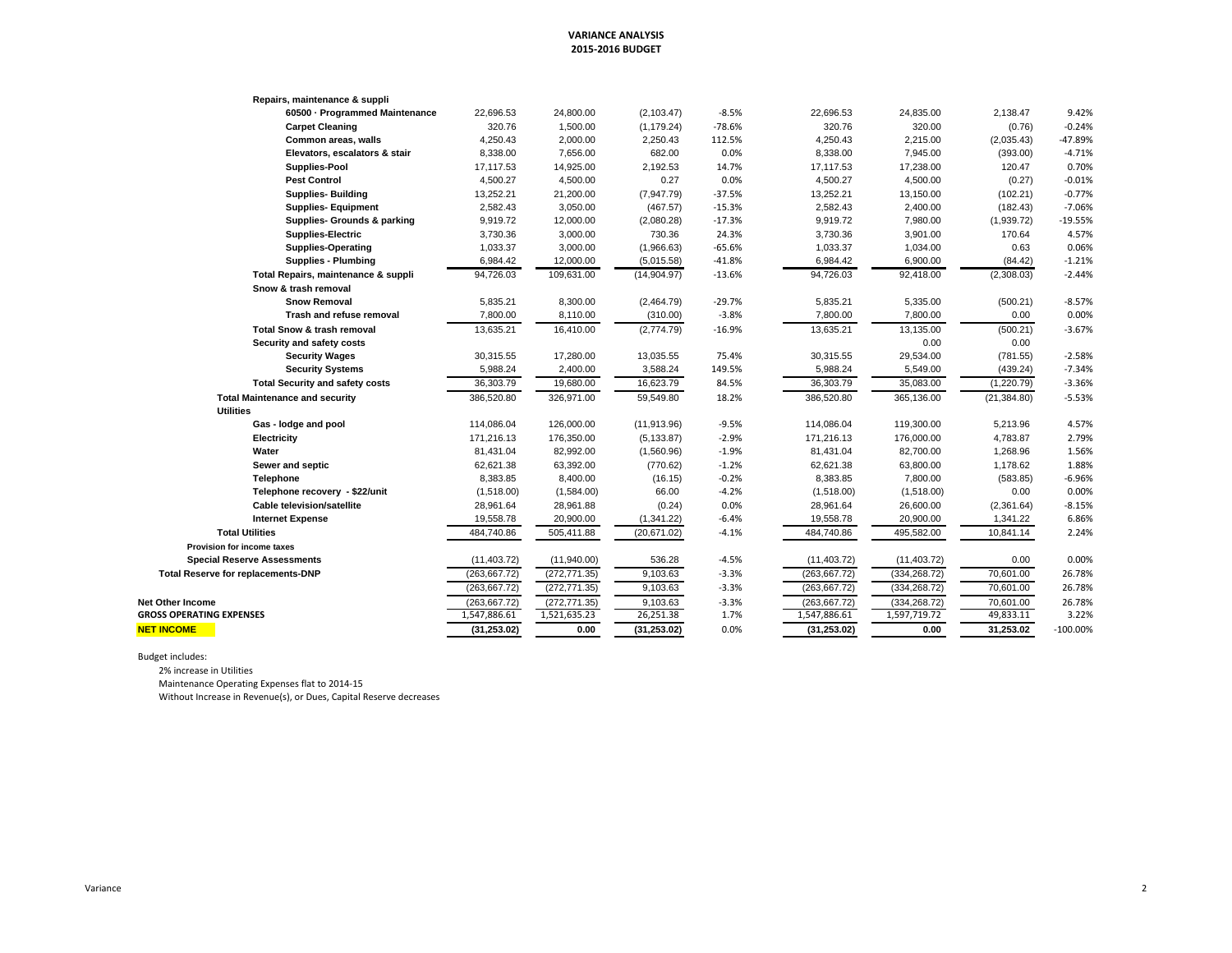|                         |                                             |                    |                         |    | <b>Estimated</b> |        |             |    |            |     |             |    |            |                    |            |      |            |     |            |            |           |            |      |        |
|-------------------------|---------------------------------------------|--------------------|-------------------------|----|------------------|--------|-------------|----|------------|-----|-------------|----|------------|--------------------|------------|------|------------|-----|------------|------------|-----------|------------|------|--------|
|                         |                                             | <b>Useful Life</b> | Remaining               |    | Replacement      |        |             |    |            |     |             |    |            |                    |            |      |            |     |            |            |           |            |      |        |
| Category                | ID # Component Name                         | (yrs)              | <b>Useful Life</b>      |    | Cost             |        | 2014 Actual |    | 2015       |     | 2016        |    | 2017       |                    | 2018       |      | 2019       |     | 2020       | 2021       | 2022      |            |      | 2023   |
| Roofing                 | 101 Flat Roof - Tar and Gravel - Replace    | 20                 | $\overline{4}$          | \$ | 12,172           |        |             |    |            |     |             |    |            |                    |            | \$   | 13,439     |     |            |            |           |            | \$   | 14,547 |
|                         | 105 Pitched Roof - Comp Shingle - Replace   | 20                 | $\overline{4}$          | \$ | 447,480          |        |             |    |            |     |             |    |            |                    |            | \$   | 247,027    | -\$ | 251,968    |            |           |            |      |        |
|                         | 108 Pitched Roof -Metal - Replace           | 30                 | 17                      | \$ | 84,000           |        |             |    |            |     |             |    |            |                    |            |      |            |     |            |            |           |            |      |        |
|                         | 120 Rain Gutters - Downspouts - Repair      | $\mathbf{1}$       | 1                       | \$ | 2,500            |        |             | -Ś | 2,575      | -\$ | $2,652$ \$  |    | $2,732$ \$ |                    | 2,814      | -\$  | 2,898      | -\$ | $2,985$ \$ | $3,075$ \$ |           | 3,167      | - \$ | 3,262  |
|                         | 121 Heat Tape Repairs                       | $\mathbf{1}$       | 1                       | \$ | 3,000            |        |             | -Ś | $3,090$ \$ |     | $3,183$ \$  |    | $3,278$ \$ |                    | 3,377      | - \$ | $3,478$ \$ |     | $3,582$ \$ | $3,690$ \$ |           | 3,800      | -\$  | 3,914  |
|                         | 122 Heat Tape - Eaves - Replacement         | 10                 | 8                       | \$ | 30,000           |        |             |    |            |     |             |    |            |                    |            |      |            |     |            |            |           |            | \$   | 35,853 |
|                         | 123 Heat Tape - Valleys - Replacement       | 10                 | 9                       | \$ | 15,000           |        |             |    |            |     |             |    |            |                    |            |      |            |     |            |            |           |            |      |        |
|                         | 128 Roof Bird Deterrents - Replacement      | 15                 | 15                      | \$ | 10,000           |        |             |    |            |     |             |    |            |                    |            |      |            |     |            |            |           |            |      |        |
| <b>Painted Surfaces</b> | 201 Stucco Surfaces - Repair/Repaint        | 8                  | $\mathsf 0$             | \$ | 125,000          |        |             | \$ | 7,000      | -\$ | $7,000$ \$  |    | 7,000      | - \$               | $7,000$ \$ |      | 7,000      | -\$ | $7,000$ \$ | $7,000$ \$ |           | $7,000$ \$ |      | 7,000  |
|                         | 202 Balcony Balusters & Horizontal Framing  | 5                  | $\Omega$                | \$ | 51,500           |        |             |    |            | Ŝ.  | $26,250$ \$ |    | 26,775     |                    |            |      |            | Ŝ.  | 57,997     |            |           |            |      |        |
|                         | 202 Balcony Top Logs and Wood Around Retail | 5                  | $\overline{2}$          | \$ | 15,450           |        |             |    |            | Ŝ.  | 16,074      |    |            | Ś                  | 16,724     |      |            | Ŝ.  | 17,399     | \$         |           | 18,102     |      |        |
|                         | 203 Garage Walls & Surfaces - Repaint       | 15                 | 15                      | \$ | 30,000           | -S     | 29,097      |    |            |     |             |    |            |                    |            |      |            |     |            |            |           |            |      |        |
|                         | 207 Metal Fencing - Repaint                 | $\overline{4}$     | $\overline{4}$          | \$ | 2,500            |        |             |    |            |     |             |    |            | Ś                  | 2,706      |      |            |     |            | Ŝ          |           | 2,929      |      |        |
|                         | 216 Interior Surfaces - Repaint             | 10                 | $\overline{3}$          | \$ | 69,151           |        |             |    |            |     |             |    |            | Ś                  | 74,851     |      |            |     |            |            |           |            |      |        |
|                         | 290 Stairwells - Repaint                    | N/A                |                         |    |                  |        |             |    |            |     |             |    |            |                    |            |      |            |     |            |            |           |            |      |        |
| <b>Siding Materials</b> | 390 Stone Veneer Siding - Clean/Seal        | $\overline{2}$     | $\overline{2}$          | \$ | 9,270            |        |             |    |            | Ś.  | 9,645       |    |            | \$                 | 10,034     |      |            | Ŝ.  | 10,440     | \$         |           | 10,861     |      |        |
|                         | 395 Concrete Pillar Sills - Repair          | 10                 | 10                      | \$ | 2,500            |        |             |    |            |     |             |    |            |                    |            |      |            |     |            |            |           |            |      |        |
| <b>Drive Materials</b>  | 401 Asphalt Drive - Remove and Repair       | 20                 | 8                       | \$ | 55,828           |        |             |    |            |     |             |    |            |                    |            |      |            |     |            |            |           |            | Ś    | 55,828 |
|                         | 402 Asphalt Drive - Seal Coat and Repair    | 10                 | $\boldsymbol{\Lambda}$  | \$ | 2,500            |        |             |    |            |     |             |    |            | \$                 | 2,706      |      |            |     |            | Ŝ          |           | 3,097      |      |        |
| <b>Property Access</b>  | 502 Garage Doors - Replace                  | 20                 | $\overline{4}$          | \$ | 10,000           |        |             |    |            |     |             |    |            |                    |            | Ŝ.   | 11,041     |     |            |            |           |            |      |        |
|                         | 507 Barrier Arm Operators - Replace         | 12                 | $\overline{2}$          | \$ | 6,000            |        |             |    |            | Ŝ.  | 6,242       |    |            |                    |            |      |            |     |            |            |           |            |      |        |
|                         |                                             | 10                 | $\overline{4}$          | \$ |                  |        |             |    |            |     |             |    |            |                    |            | Ś.   | 2,539      |     |            |            |           |            |      |        |
|                         | 590 Garage Door Operator - Replace          |                    |                         |    | 2,300            |        |             |    |            |     |             |    |            |                    |            |      |            |     |            |            |           |            |      |        |
|                         | Door Closers - Lobby Doors                  |                    |                         |    |                  | Ś<br>Ś | 3,439       |    |            |     |             |    |            |                    |            |      |            |     |            |            |           |            |      |        |
|                         | Add Keypads to Common Doors                 |                    |                         |    |                  |        | 3,466       |    |            |     |             |    |            |                    |            |      |            |     |            |            |           |            |      |        |
| Decking                 | 601 Concrete and Paver Walk - Repair        | 5                  | $\overline{\mathbf{3}}$ | \$ | 4,783            |        |             |    |            |     |             |    |            | $\mathsf{\hat{S}}$ | 5,177      |      |            |     |            |            |           |            | \$   | 5,716  |
|                         | 601 Pool Deck - Repair/Seal                 | 3                  | $\overline{3}$          | \$ | 9,200            |        |             |    |            |     |             | Ŝ  | 9,763      |                    |            |      |            | \$  | 10,361     |            |           |            | Ś.   | 10,995 |
|                         | 601 Upper Spa Deck - Seal                   | 3                  | $\overline{2}$          | \$ | 1,000            |        |             |    |            |     |             | Ŝ. | 1,061      |                    |            |      |            | \$  | 1,126      |            |           |            | Ś.   | 1,195  |
|                         | 602 Concrete and Paver Walk - Replace       | 20                 | 5                       | \$ | 150,000          |        |             |    |            |     |             |    |            |                    |            |      |            | Ŝ.  | 168,924    |            |           |            |      |        |
|                         | 602 Pool Deck - Replace                     | 20                 | $\overline{7}$          | \$ | 100,000          |        |             |    |            |     |             |    |            |                    |            |      |            |     |            |            | \$131,111 |            |      |        |
|                         | 602 Upper Spa Deck - Replace                | 20                 | $\overline{4}$          | \$ | 43,000           |        |             |    |            |     |             |    |            |                    |            | Ś.   | 47,475     |     |            |            |           |            |      |        |
|                         | 603 Balcony Decks - Repair/Reseal           | 6                  | $\overline{2}$          | \$ | 33,790           |        |             |    |            | \$  | 35,155      |    |            |                    |            |      |            |     |            |            |           |            | Ś.   | 40,347 |
|                         | 690 Forum Side Paver Deck - Resurface       | 20                 | $\overline{4}$          | \$ | 165,000          |        |             |    |            |     |             |    |            |                    |            | \$   | 182,173    |     |            |            |           |            |      |        |
|                         | 692 Deck Drain Repairs                      | 14                 | 14                      | \$ | 15,000           |        |             |    |            |     |             |    |            |                    |            |      |            |     |            |            |           |            |      |        |
| Mechanical Equip.       | 701 Boilers - Rebuild                       | 10                 | 8                       | Ŝ. | 35,000           |        |             |    |            |     |             |    |            |                    |            |      |            |     |            |            |           |            | Ś    | 41,828 |
|                         | 702 Boilers - Replace                       | 25                 | 9                       | \$ | 245,000          |        |             |    |            |     |             |    |            |                    |            |      |            |     |            |            |           |            |      |        |
|                         | 703 Water Heater - Replace Pool Room        | 12                 | 10                      | \$ | 900              |        |             |    |            |     |             |    |            |                    |            |      |            |     |            |            |           |            |      |        |
|                         | 704 Snow Melt Boiler - Replace              | 25                 | 14                      | \$ | 30,000           | S      | 13,600      |    |            |     |             |    |            |                    |            |      |            |     |            |            |           |            |      |        |
|                         | 707 Elevators - Modernize                   | 30                 | 14                      | \$ | 240,000          |        |             |    |            |     |             |    |            |                    |            |      |            |     |            |            |           |            |      |        |
|                         | 709 Elevator Cabs - Remodel                 | 15                 | $\overline{2}$          | \$ | 45,000           |        |             |    |            |     |             | \$ | 47,754     |                    |            |      |            |     |            |            |           |            |      |        |
|                         | 710 Emergency Generator - Replace           | 30                 | 14                      | \$ | 50,000           |        |             |    |            |     |             |    |            |                    |            |      |            |     |            |            |           |            |      |        |
|                         | 711 Chiller - Replace                       | 20                 | 9                       | \$ | 140,000          |        |             |    |            |     |             |    |            |                    |            |      |            |     |            |            |           |            |      |        |
|                         | 712 Cooling Tower - Replace                 | 30                 | 14                      | \$ | 125,000          |        |             |    |            |     |             |    |            |                    |            |      |            |     |            |            |           |            |      |        |
|                         | 713 Building Automation System - Replace    | 20                 | 18                      | \$ | 23,000           |        |             |    |            |     |             |    |            |                    |            |      |            |     |            |            |           |            |      |        |
|                         | 714 Exhaust Fan - Replace                   | 25                 | 9                       | \$ | 38,000           |        |             |    |            |     |             |    |            |                    |            |      |            |     |            |            |           |            |      |        |
|                         | 715 Boiler and Chiller Pumps - Replace      | 15                 | 1                       | \$ | 50,923           |        |             |    |            | Ŝ.  | 52,980      |    |            |                    |            |      |            |     |            |            |           |            |      |        |
|                         | 715 Water Pumps - Replace                   | 15                 | $\mathbf{1}$            | \$ | 35,000           | -Ś     | 2,743       |    |            | Ś   | 36,414      |    |            |                    |            |      |            |     |            |            |           |            |      |        |
|                         | 715 Common Water Supply Line - Repair       | 14                 | 14                      | \$ | 35,000           | -\$    | 3,420       |    |            |     |             |    |            |                    |            |      |            |     |            |            |           |            |      |        |
|                         | 716 Leonard Mixing Valves - Replace         | 15                 | 14                      | \$ | 8,500            |        |             |    |            |     |             |    |            |                    |            |      |            |     |            |            |           |            |      |        |
|                         | 716 Pressure Reducing Valves - Replace      | 20                 | 14                      | \$ | 48,000           |        |             |    |            |     |             |    |            |                    |            |      |            |     |            |            |           |            |      |        |
|                         | 717 Suspended Heaters - Replace             | 20                 | 5                       | \$ | 40,000           |        |             |    |            |     |             |    |            |                    |            |      |            | Ŝ.  | 45,046     |            |           |            |      |        |
|                         | 790 Air Handlers - Replace                  | 30                 | 14                      | \$ | 180,000          |        |             |    |            |     |             |    |            |                    |            |      |            |     |            |            |           |            |      |        |
|                         | 790 CO Sensors - Replace                    | 10                 | 10                      | \$ | 3,389            | -\$    | 3,390       |    |            |     |             |    |            |                    |            |      |            |     |            |            |           |            |      |        |
|                         |                                             |                    |                         |    |                  |        |             |    |            |     |             |    |            |                    |            |      |            |     |            |            |           |            |      |        |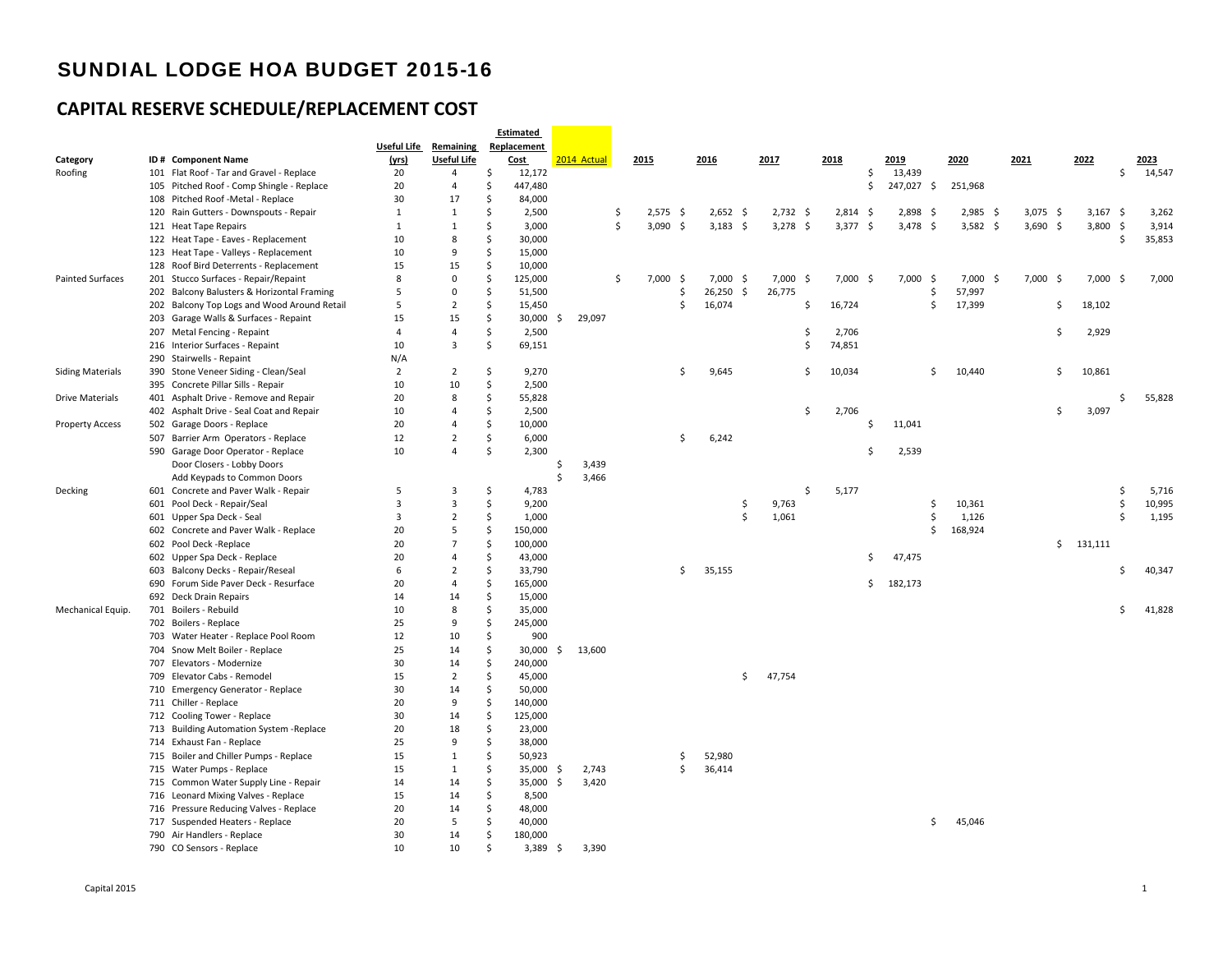|             |                                                      |                    |                      |          | <b>Estimated</b> |               |             |                |    |             |               |             |        |             |                    |        |       |              |    |        |
|-------------|------------------------------------------------------|--------------------|----------------------|----------|------------------|---------------|-------------|----------------|----|-------------|---------------|-------------|--------|-------------|--------------------|--------|-------|--------------|----|--------|
|             |                                                      | <b>Useful Life</b> | Remaining            |          | Replacement      |               |             |                |    |             |               |             |        |             |                    |        |       |              |    |        |
| Category    | ID# Component Name                                   | (yrs)              | <b>Useful Life</b>   |          | Cost             |               | 2014 Actual | 2015           |    | 2016        | 2017          |             | 2018   |             | 2019               | 2020   | 2021  | 2022         |    | 2023   |
|             | 790 Expansion Tanks - Replace                        | 25                 | 9                    | \$       | 12,000           |               |             |                |    |             |               |             |        |             |                    |        |       |              |    |        |
|             | 790 Fan Coil Units - Replace (500)                   | N/A                | 5                    | \$       | 40,000           |               |             |                |    |             |               | \$          | 43,297 |             |                    |        |       |              | Ś. | 47,804 |
|             | 790 Flat-Plate Heat Exchanger- Boiler - Replace      | 20                 | $\overline{4}$       | \$       | 23,000           |               |             |                |    |             |               |             |        | \$          | 25,394             |        |       |              |    |        |
|             | 790 Flat-Plate Heat Exchanger - Chiller - Replace    | 20                 | 8                    | \$       | 91,334           |               |             |                |    |             |               |             |        |             |                    |        |       |              | \$ | 91,334 |
|             | 790 Hot Water Storage Tanks - Replace                | 20                 | 18                   | \$       | 40,000           |               |             |                |    |             |               |             |        |             |                    |        |       |              |    |        |
|             | 790 Tube Heat Exchangers -Boiler - Replace           | 10                 | $\overline{4}$       | \$       | 22,000           |               |             |                |    |             |               |             |        | \$          | 24,290             |        |       |              |    |        |
|             | 790 Variable Frequency Drive - New - Replace         | 15                 | 12                   | \$       | 3,000            |               |             |                |    |             |               |             |        |             |                    |        |       |              |    |        |
|             | 790 Variable Frequency Drive - Replace               | 15                 | 1                    | \$       | 27,810           |               |             |                | Ŝ. | 28,934      |               |             |        |             |                    |        |       |              |    |        |
|             | 790 Water Softener System - Replace                  | 10                 | 10                   | \$       | 20,000           | \$            | 15,732      |                |    |             |               |             |        |             |                    |        |       |              |    |        |
|             | Domestic Hot Water Tempering Valce                   |                    |                      |          |                  | \$            | 15,129      |                |    |             |               |             |        |             |                    |        |       |              |    |        |
|             | Garage Exhaust Fans                                  |                    |                      |          |                  | Ś.            | 1,709       |                |    |             |               |             |        |             |                    |        |       |              |    |        |
| Life/Safety | 901 Fire Protection System - Renovate                | 20                 | $\overline{4}$       | \$       | 104,000          |               |             | \$106,080      |    |             |               |             |        |             |                    |        |       |              |    |        |
| Fencing     | 1001 Wood Fencing - Replace                          | 15                 | 5                    | \$       | 10,000           |               |             |                |    |             |               |             |        |             | $\mathsf{\hat{S}}$ | 10,030 |       |              |    |        |
|             | 1002 Metal Fencing - Replace                         | 25                 | 14                   | \$       | 12,000           |               |             |                |    |             |               |             |        |             |                    |        |       |              |    |        |
| Pool/Spa    | 1101 Pool - Resurface                                | 10                 | 10                   | \$       | 13,400           |               |             |                |    |             |               |             |        |             |                    |        |       |              |    |        |
|             | 1102 Lower Spa - Resurface                           | 10                 | 5                    | \$       | 5,000            | S.            | 29,459      |                |    |             |               |             |        |             | Ś                  | 6,269  |       |              |    |        |
|             | 1102 Upper Spas - Resurface                          | 10                 | $\overline{4}$       | \$       | 8,000            |               |             |                |    |             |               |             |        | \$          | 8,833              |        |       |              |    |        |
|             | 1104 Pool and Spa Heaters - Replace                  | 12                 | $\mathbf{1}$         | \$       | 14,853           | -\$           | 1,912       |                | \$ | 14,853      |               |             |        |             |                    |        |       |              |    |        |
|             | 1105 Spa Heaters - Replace                           | 12                 | 10                   | \$       | 8,000            |               |             |                |    |             |               |             |        |             |                    |        |       |              |    |        |
|             | 1107 Pool and Spa Filters - Replace                  | 12                 | 1                    | \$       | 2,546            |               |             |                | Ś  | 2,546       |               |             |        |             |                    |        |       |              |    |        |
|             | 1108 Spa Filters - Replace                           | 12                 | 10                   | \$       | 3,000            |               |             |                |    |             |               |             |        |             |                    |        |       |              |    |        |
|             | 1110 Spa Pumps - Replace                             | 10                 | 8                    | Ś        | 6,000            |               |             |                |    |             |               |             |        |             |                    |        |       |              | \$ | 7,171  |
|             | 1110 Pool and Spa Pumps - Replace                    | 10                 | $\mathbf 0$          | \$       | 3,600            |               |             | $S =$<br>3,672 |    |             |               |             |        |             |                    |        |       |              |    |        |
|             | 1111 Chemical Controller Systems - Replace           | 10                 | $\overline{4}$       | \$       | 16,000           |               |             |                |    |             |               |             |        | \$          | 17,665             |        |       |              |    |        |
|             | 1121 Lower Pool Furniture - Replace                  | 6                  | 6                    | \$       | $21,250$ \$      |               | 21,217      |                |    |             |               |             |        |             | \$                 | 20,000 |       |              |    |        |
|             | 1121 Upper Pool Furniture - Replace                  | 6                  | $\Omega$             | \$       | 8,000            |               |             |                |    |             | Ŝ.            | 8,320       |        |             |                    | \$     | 9,189 |              |    |        |
|             | 1190 Pool and Spa Lifts - Replace                    | 15                 | 13                   | \$       | 28,000           |               |             |                |    |             |               |             |        |             |                    |        |       |              |    |        |
|             |                                                      | 15                 | $\overline{4}$       | \$       | 1,000            |               |             |                |    |             |               |             |        | \$          | 1,104              |        |       |              |    |        |
|             | 1190 Spa Emergency Shut-Off System Replace           |                    |                      |          |                  |               |             |                |    |             |               |             |        |             |                    |        |       |              |    |        |
|             | 1200 Pool Shade System                               | 15                 | 14<br>$\overline{4}$ | \$<br>\$ | 15,000           |               |             |                |    |             |               |             |        |             |                    |        |       |              |    |        |
|             | Recreation Equipmen 1304 Drinking Fountain - Replace | 15                 | 9                    |          | 1,400            |               |             |                |    |             |               |             |        | \$          | 1,546              |        |       |              |    |        |
|             | 1305 Barbeque Grill Stations                         | 10                 |                      | \$       | 4,000            |               |             |                |    |             |               |             |        |             |                    |        |       |              |    |        |
|             | 1308 Trash Receptacles - Replace                     | 12                 | $\mathbf{1}$         | \$       | 4,000            |               |             |                | \$ | 4,162       |               |             |        |             |                    |        |       |              |    |        |
|             | 1309 Garage Recycle Receptacles - Replace            | 10                 | 10                   | \$       | 2,500            |               |             |                |    |             |               |             |        |             |                    |        |       |              |    |        |
| Telephone   | 1350 Leaf Funding Lease                              | 15                 | $\overline{2}$       |          | Capital Lease    | S.            | $11,220$ \$ | $11,654$ \$    |    | $11,654$ \$ |               | $11,654$ \$ |        | $11,654$ \$ | 11,654 \$          | 11,654 |       |              |    |        |
| Interiors   | 1401 Commercial Laundry Equipment - Replace          | 20                 | 17                   | \$       | 57,005           |               |             |                |    |             |               |             |        |             |                    |        |       |              |    |        |
|             | 1405 Furniture - Replace                             | 15                 | $\overline{7}$       | \$       | 45,000           |               |             |                |    |             |               |             |        |             |                    |        |       | \$<br>57,005 |    |        |
|             | 1406 Fitness Equipment - Replace                     | 15                 | $\mathbf{1}$         | Ś        | 10,000           |               |             |                | Ŝ  | 10,404      |               |             |        |             |                    |        |       |              |    |        |
|             | 1407 Cardio Equipment - Replace                      | 10                 | 1                    | \$       | 18,000           |               |             |                | \$ | 18,727      |               |             |        |             |                    |        |       |              |    |        |
|             | 1413 Large Building B Restrooms - Remodel            | 18                 | $\mathbf{1}$         | Ś        | 8,000            |               |             |                | \$ | 8,323       |               |             |        |             |                    |        |       |              |    |        |
|             | 1413 Lower Pool Restroom - Remodel                   | 18                 | $\mathbf{1}$         | Ś        | 3,000            |               |             |                | Ś  | 3,121       |               |             |        |             |                    |        |       |              |    |        |
|             | 1413 Small Building B Restrooms - Remodel            | 18                 | $\mathbf{1}$         | \$       | 5,000            |               |             |                | Ś  | 5,202       |               |             |        |             |                    |        |       |              |    |        |
|             | 1420 Luggage Carts - Replace                         | 15                 | 12                   | \$       | 6,000            |               |             |                |    |             |               |             |        |             |                    |        |       |              |    |        |
|             | 1490 Automatic Door Openers - Replace                | $7\overline{ }$    | $7\overline{ }$      | \$       | 3,500            |               |             |                |    |             |               |             |        |             |                    |        |       | \$<br>4,101  |    |        |
|             | 1490 Ice Machine - 2013 - Replace                    | 12                 | 10                   | \$       | 6,000            |               |             |                |    |             |               |             |        |             |                    |        |       |              |    |        |
|             | 1490 Ice Machine - Old - Replace                     | 12                 | $\mathbf{1}$         | \$       | 6,000            |               |             |                |    |             | <sup>\$</sup> | 6,367       |        |             |                    |        |       |              |    |        |
|             | 1493 Building Signage - Replace                      | 8                  | $\overline{3}$       | Ś        | 15,000           | -\$           | 2,429       |                |    |             |               |             |        |             |                    |        |       |              |    |        |
|             | Corridor Woodwork                                    |                    |                      |          |                  | Ś             | 7,149       |                |    |             |               |             |        |             |                    |        |       |              |    |        |
|             | Artwork                                              |                    |                      |          |                  | Ŝ             | 750         |                |    |             |               |             |        |             |                    |        |       |              |    |        |
|             | Conference Room Door Refund                          |                    |                      |          |                  | \$            | (3, 210)    |                |    |             |               |             |        |             |                    |        |       |              |    |        |
|             | <b>Mechanical Room Drywall</b>                       |                    |                      |          |                  | <sup>\$</sup> | 632         |                |    |             |               |             |        |             |                    |        |       |              |    |        |
| Flooring    | 1501 Carpeting - Replace                             | 8                  | 1                    | Ś        | 82,000           |               |             |                | \$ | 85,313      |               |             |        |             |                    |        |       |              |    |        |
|             | 1590 Lobby Floors - Replace                          | 30                 | 20                   | \$       | 65,000           |               |             |                |    |             | Ŝ.            | 68,979      |        |             |                    |        |       |              |    |        |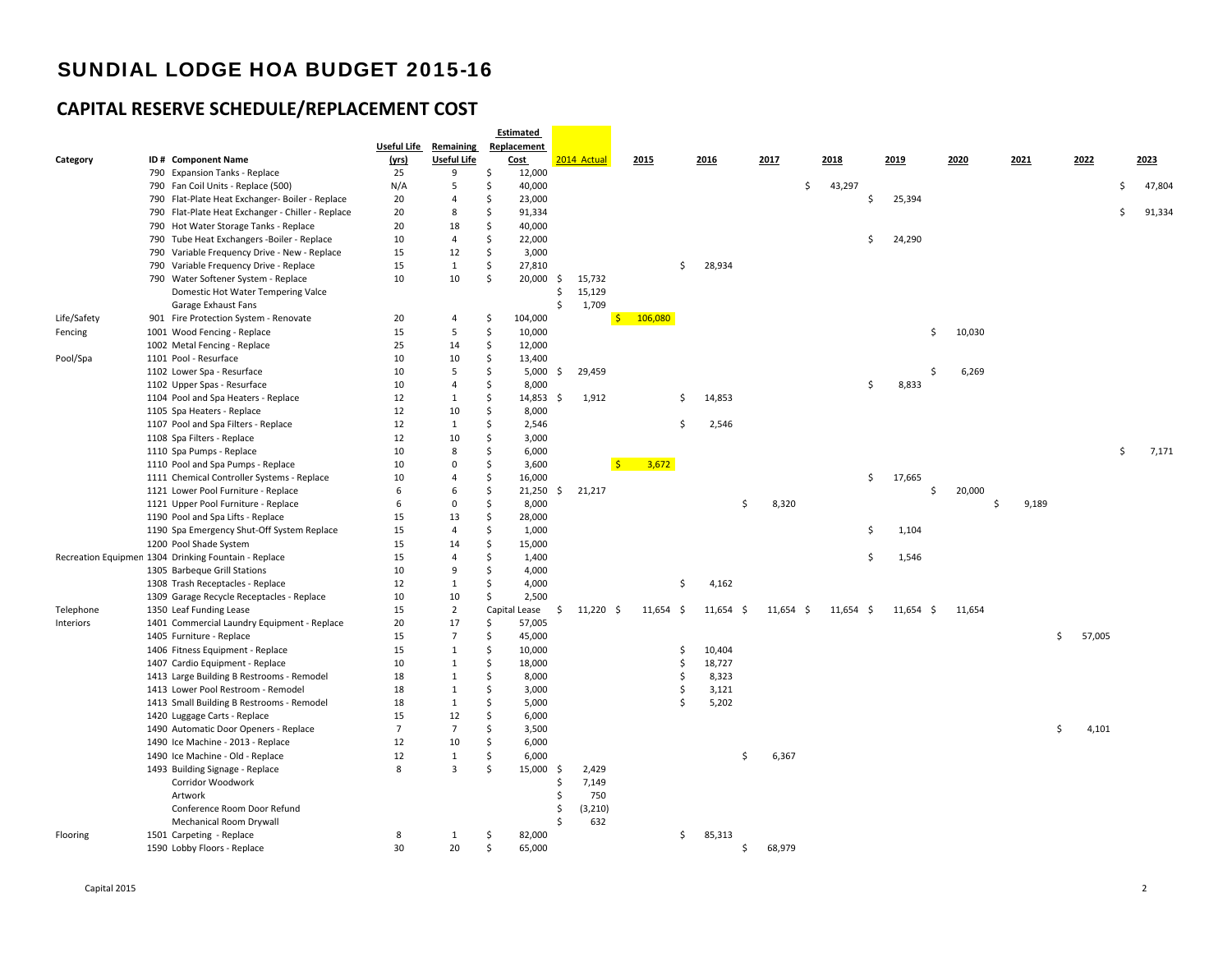|                       |                                        |             |                    | Estimated   |             |      |      |      |      |        |      |      |      |      |
|-----------------------|----------------------------------------|-------------|--------------------|-------------|-------------|------|------|------|------|--------|------|------|------|------|
|                       |                                        | Useful Life | Remaining          | Replacement |             |      |      |      |      |        |      |      |      |      |
| Category              | ID# Component Name                     | (yrs)       | <b>Useful Life</b> | <b>Cost</b> | 2014 Actual | 2015 | 2016 | 2017 | 2018 | 2019   | 2020 | 2021 | 2022 | 2023 |
| <b>Light Fixtures</b> | 1601 Interier Light Fixtures - Replace | 20          |                    | 85,000      |             |      |      |      |      | 93,847 |      |      |      |      |
|                       | 1602 Exterior Light Fixtures - Replace | 20          |                    | 21,000      |             |      |      |      |      | 23,186 |      |      |      |      |
|                       | 1690 Garage Light Fixtures - Replace   | 20          |                    | 38,000      | 36,639      |      |      |      |      | 41,955 |      |      |      |      |
|                       | <b>Britenites Xmas</b>                 |             |                    |             | 3,000       |      |      |      |      |        |      |      |      |      |
| Landscaping           | 1890 Side Garden Area - Waterproof     | 25          |                    | 112,000     |             |      |      |      |      |        |      |      |      |      |